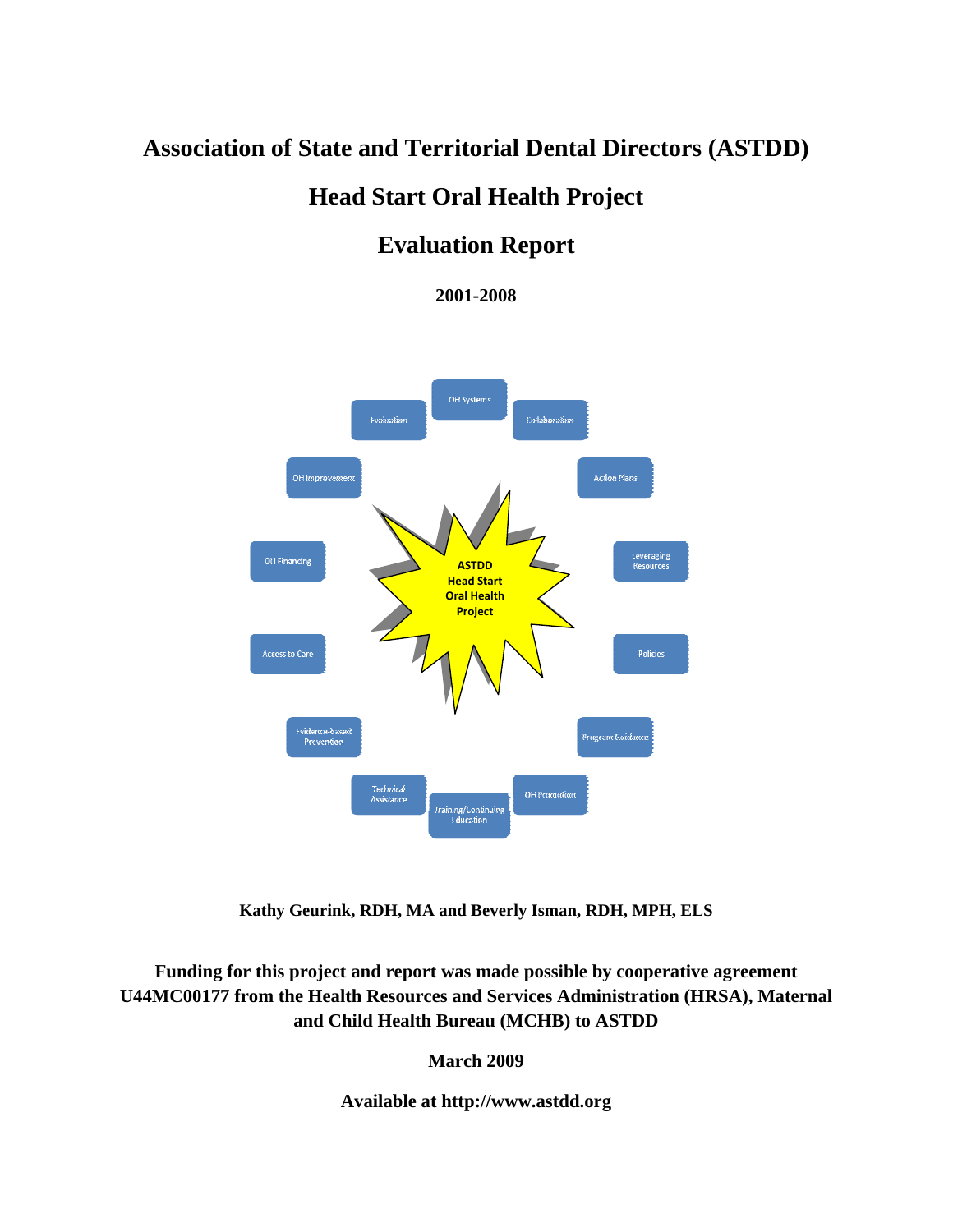## **Table of Contents**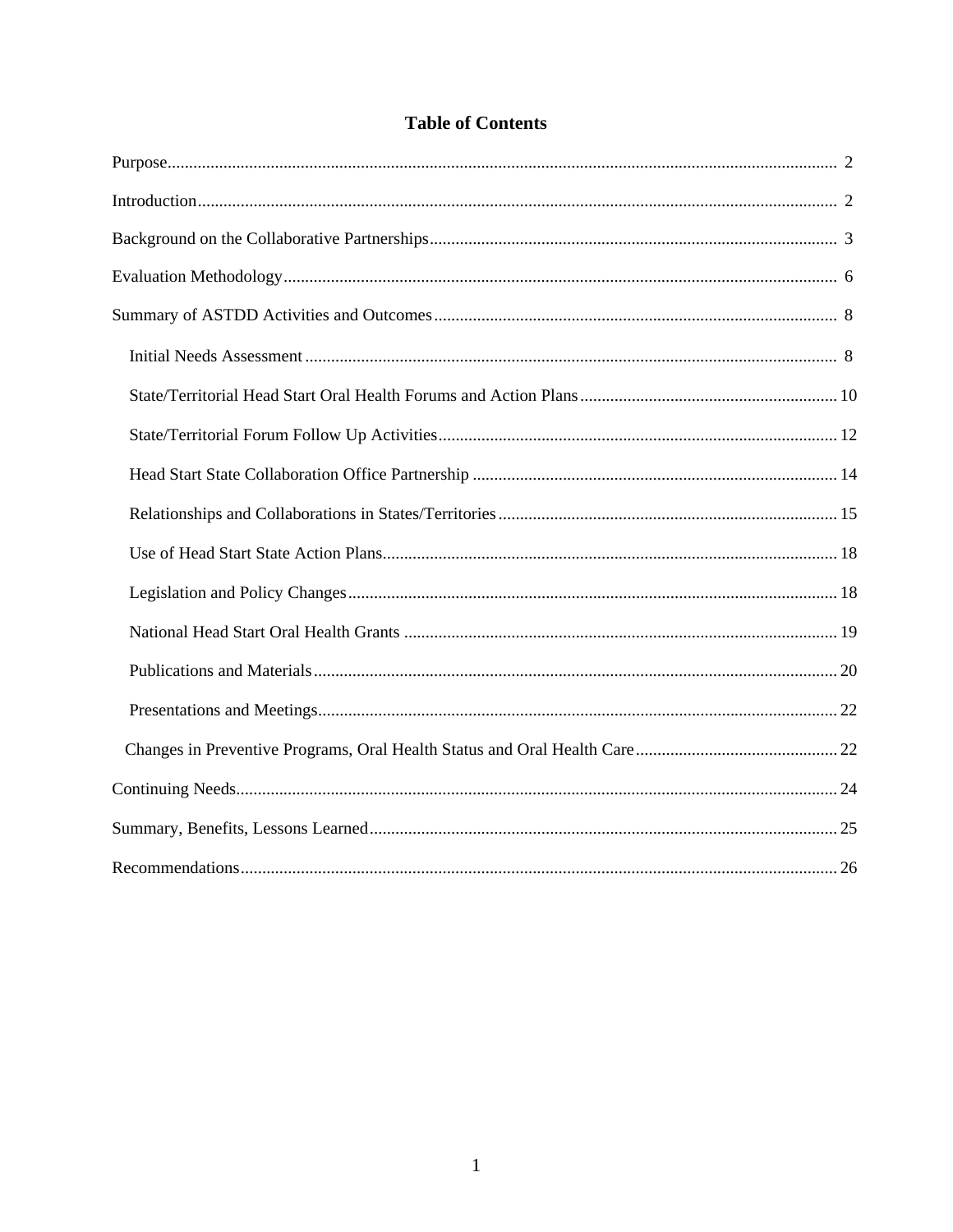### **PURPOSE**

*This report provides a summary of activities conducted by the Association of State and Territorial Dental Directors (ASTDD) and states between 2001 and 2008 in support of Head Start oral health collaboration, as well as evaluation strategies and outcomes.* 



## **INTRODUCTION**

Lack of access to comprehensive oral health services has long been the number one barrier affecting the oral health of Head Start children and families, including pregnant women, infants, and toddlers. From 1966 to the mid-1990s, the Health Resources and Services Administration (HRSA), Maternal and Child Health Bureau (MCHB) and its predecessor dental programs worked closely with the Administration on Youth and Families (ACF), Head Start Bureau (HSB). MCHB dental professionals and consultants provided training and technical assistance (T/TA) to Head Start programs across the country, and assisted the HSB in developing dental program policies and standards. Dental T/TA networks were developed using the infrastructure of established state oral health programs, professional dental organizations and educational programs for dental and dental hygiene students. In an effort to consolidate T/TA services, the HSB ended its relationship with MCHB in 1993 and revised its T/TA system.

Between 1993 and 2000 a disconnect occurred between Head Start programs, oral health experts and dental care systems, with little communication or coordination. With publication of *Oral Health in America: A Report of the Surgeon General* in 2000, however, collaborative activities at the national, state, and local level developed out of a growing understanding that oral health has a clear and long-range impact on a child's general health and well-being and influences physical and mental health, social and emotional growth and readiness to learn. In 2001a new Intra Agency Agreement (IAA) was established between the ACF Head Start Bureau and the HRSA Maternal and Child Health Bureau. Six consecutive IAAs continued this arrangement through 2007. This collaboration sought to improve the oral health of Head Start children and families and to provide oral health expertise, training and technical assistance (T/TA) to the Head Start community.

Starting in 2000 the Association of State and Territorial Dental Directors (ASTDD) received the first of two five-year cooperative agreements from the MCHB. In 2001 ASTDD received a supplement via the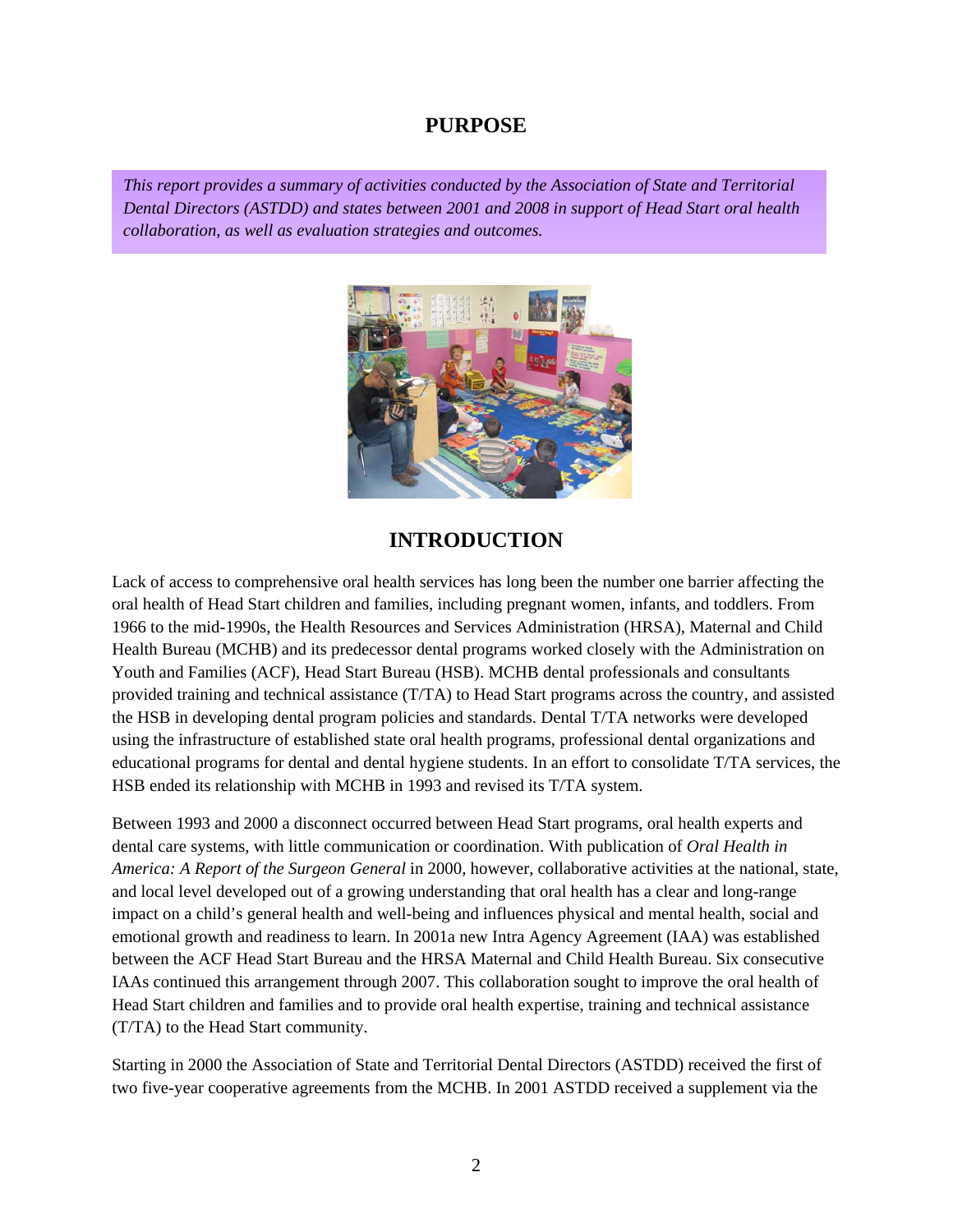IAA to conduct a Head Start oral health project and to partner with other organizations in this collaboration. ASTDD is a 501 (c)(6) non-profit organization representing the directors and staff of state and territorial public health agency programs for oral health, and one of 17 affiliates of the Association of State and Territorial Health Officials (ASTHO). Its mission is to provide leadership to advocate a governmental oral health presence in each state and territory, to formulate and promote sound oral health policy, to increase awareness of oral health issues, and to assist in the development of initiatives for prevention and control of oral diseases.

Although the IAA officially ended in 2007, the MCHB has encouraged ASTDD to continue to use limited cooperative agreement funds to sustain some state-level and national Head Start collaborative efforts. HSB became the Office of Head Start in 2007, with oral health funds now primarily funneled into a Dental Home project coordinated by the American Academy of Pediatric Dentistry. The Head Start Bureau continues to fund a Head Start oral health resource center as part of the National Maternal and Child Oral Health Resource Center.

## **BACKGROUND ON THE COLLABORATIVE PARTNERSHIPS**



## **Figure 1. Overall IAA Partnerships**

Figure 1 highlights the many partners involved in the IAA. This report will only discuss those partners that relate most directly to ASTDD and state activities. ASTDD activities were facilitated through the following partnerships.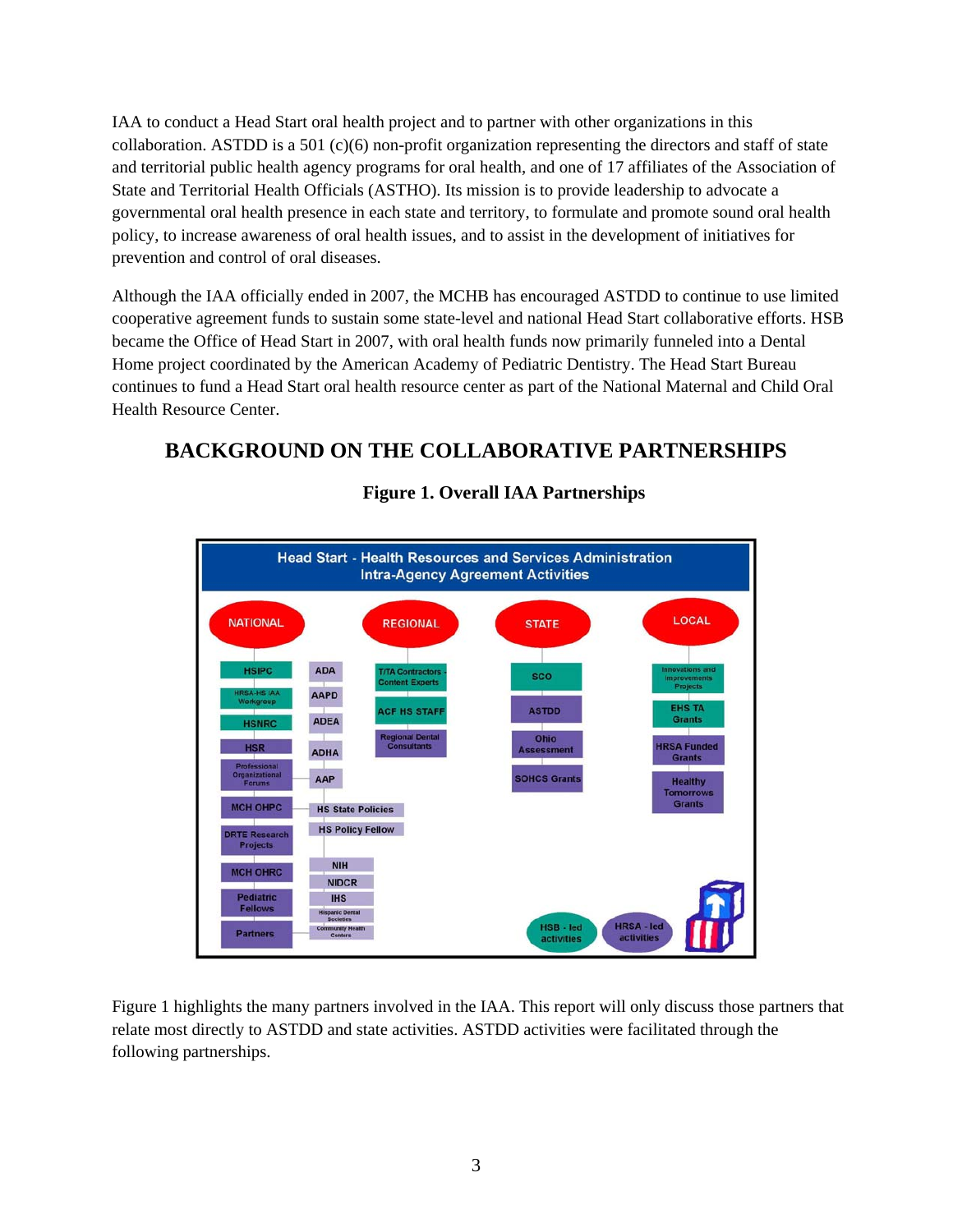#### **MCHB Liaison with HSB**

Through regular meetings, staff discussed the progress of projects supported by the IAA and promoted model programs at the national, regional, state and local levels in Head Start and Early Head Start. Two oral health IAA national workgroup meetings were held throughout the project.

#### **Altarum Institute (formerly Health Systems Research, Inc)**

Altarum coordinated a series of 12 Regional forums held during 2001-02, focused on enhancing partnerships for improvements in Head Start and oral health. Forum participants included representatives of federal, regional, and state government; universities; private partners; dental providers and various Head Start and early childhood related organizations. Professional organization forums were held between 2003-2006 with the American Dental Association (ADA), American Dental Hygienists' Association (ADHA), American Academy of Pediatric Dentistry (AAPD), Hispanic Dental Association (HDA), American Dental Education Association (ADEA), and a group of community based organizations and community-oriented foundations.

#### **ASTDD Head Start Oral Health Project**

*The primary purpose of ASTDD's Head Start Oral Health Project was to assess relationships between state oral health programs and other state and regional programs and organizations around Early Head Start/Head Start oral health issues; facilitate collaborative linkages among partners; provide TA and support for state/territorial Head Start oral health forums, action plans and follow-up activities; and identify models and recommendations to address the oral health needs of Head Start programs and families.* 

ASTDD was selected to be part of the IAA because of its unique relationship and communication network with state/territorial oral health programs and their partners, as well as other national organizations. Throughout this report, references to "state oral health programs" also include oral health programs in US territories and jurisdictions. ASTDD contracted with Kathy Geurink, RDH, MA as a consultant to coordinate the project and to serve as a liaison to national and regional Head Start efforts. Major focus areas for the ASTDD project are displayed on the cover of this report and address the core public health functions of assessment, policy development and assurance.

#### **Regional Head Start Oral Health Consultants (RHSOHC)**

A network of regional Head Start oral health consultants provided professional, clinical, and public health expertise and support to the 10 ACF regional offices and the American Indian/Alaska Native and Migrant and Seasonal Farm Workers program branches. The background of these individuals included former state dental directors, USPHS commissioned dental officers, board certified dentists in pediatric dentistry and dental public health, dental and dental hygiene educators, and public health dental hygienists. The ASTDD Head Start consultant also served as the RHSOHC for Region VI.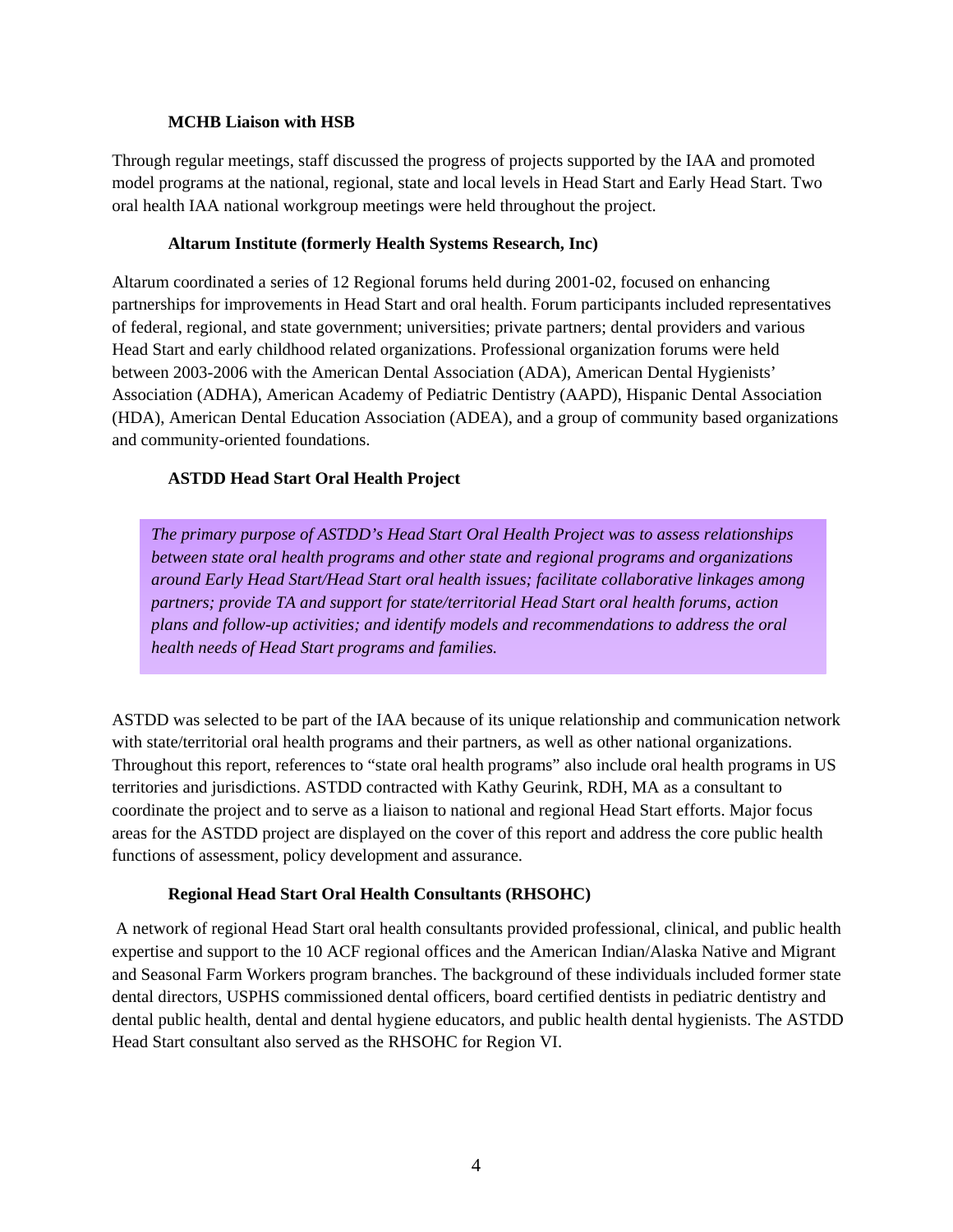#### **Maternal and Child National Oral Health Resource Center (OHRC)**

Since 1999 the OHRC, housed at Georgetown University, has provided information services to enhance the quality of oral health for pregnant women, infants, and children enrolled in Head Start. Beginning in 2005, with support from the IAA, OHRC has served as the principal vehicle for the collection, review, and dissemination of Head Start oral health technical and programmatic information and materials, working in collaboration with key Head Start oral health partners, especially ASTDD.

#### **Maternal and Child National Oral Health Policy Center (NOHPC)**

NOHPC, originally affiliated with Columbia University and then with UCLA, provided policy research and analysis to support other MCHB-funded projects, including those concerned with Head Start. The center, through TA, publications and presentations, increased understanding of how issues such as Medicaid reimbursement rates, professional practice acts and guidelines affect Head Start children's access to oral health care. The Center worked with state Medicaid/SCHIP programs and state oral health programs to advise on policies relating to Head Start and oral health.

#### **The Ohio Head Start Special Project**

Ohio was an early leader in state oral health program involvement with Head Start. The Ohio Department of Health conducted multi-pronged assessments of 1) HS children's oral health status, 2) dental provider attitudes and practices related to serving Head Start children, and 3) one-on-one interviews and focus groups with Head Start staff and parents to determine attitudes and practices related to accessing dental care. They analyzed results, published a number of papers in peer-reviewed journals and prepared a compendium of "models that work" for Ohio Head Start programs.

#### **Head Start Dental Screening/Triage Training Project - Chester County, PA**

This project provided training to dental professionals and dental students to use a standardized data collection tool, ASTDD's *Basic Screening Survey (BSS)*, and to apply fluoride varnish for Head Start populations. The *BSS* allows for estimates of the prevalence of dental conditions and dental sealants at the population and community level. This project helped Head Start programs to collect required dental screening data to meet Head Start performance standards and be comparable to other programs using the same data instrument. Many states subsequently decided to use the *BSS* to collect oral health data on Head Start children.

#### **National Advisory Committee**

In 2001 ASTDD convened a national Head Start Oral Health Advisory Committee of MCHB and OHS representatives, a Head Start regional health specialist, a HRSA regional dental consultant and representatives from the IAA partner groups. This committee was established to:

- develop and conduct needs assessments
- **•** recommend support to states for collaborative activities
- identify model Head Start oral health programs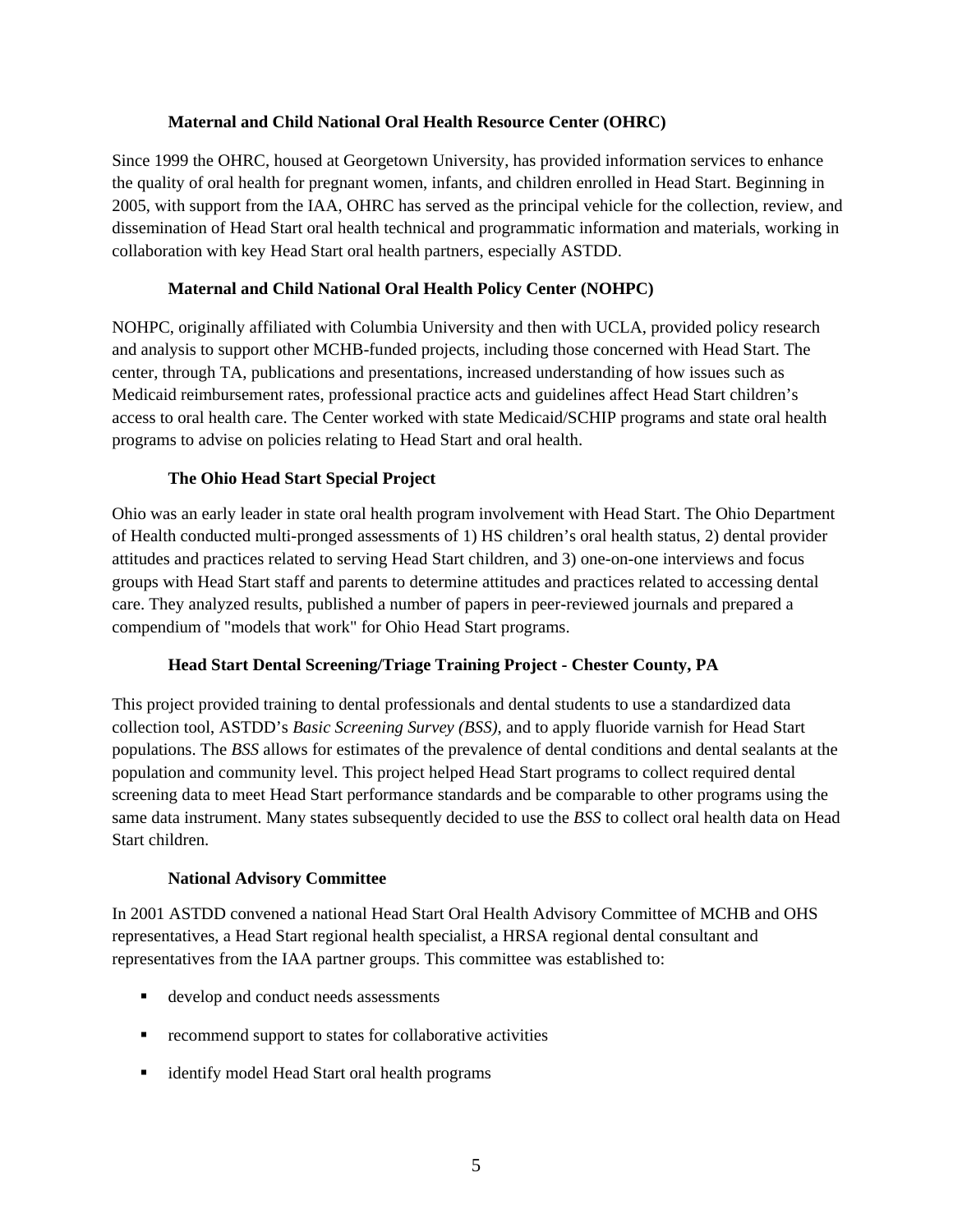- promote standardized oral health data collection and surveillance
- translate findings and recommendations into a coordinated national effort.

It continued to meet until the summer of 2006.

## **EVALUATION METHODOLOGY**

An MCHB contractor is compiling a final summary report of overall IAA activities and outcomes that will be available on the OHRC website. This ASTDD report focuses mainly on the ASTDD Head Start Oral Health Project, primarily on the following evaluation questions:

1. How did relationships among state oral health programs, state Medicaid/SCHIP programs, state HS collaboration office, state HS associations and other organizations change in terms of a) leadership, b) communication, and c) collaboration?



- 2. What role did state oral health forums and follow-up activities have in building linkages?
- 3. What resources were leveraged to conduct forums and follow–up activities?
- 4. Was access to preventive services increased for EHS and HS children? How was this accomplished in states?
- 5. Did the type of preventive services performed in HS settings change? Did they become more evidence-based?
- 6. Was access to treatment services increased for EHS and HS children? How was this accomplished in states?
- 7. What types of promising models were presented or collected, especially for the ASTDD Best Practices Project?
- 8. Were any new workforce models developed? Did they require changes in state policies or new legislation?
- 9. Did oral health data collection and surveillance activities of preschool populations increase in states and territories?
- 10. How did states integrate HS recommendations into larger state plans?
- 11. How did states or communities use information from all these efforts to apply for federal or other grants and funding opportunities?
- 12. How did states use information to advocate for legislative or policy changes?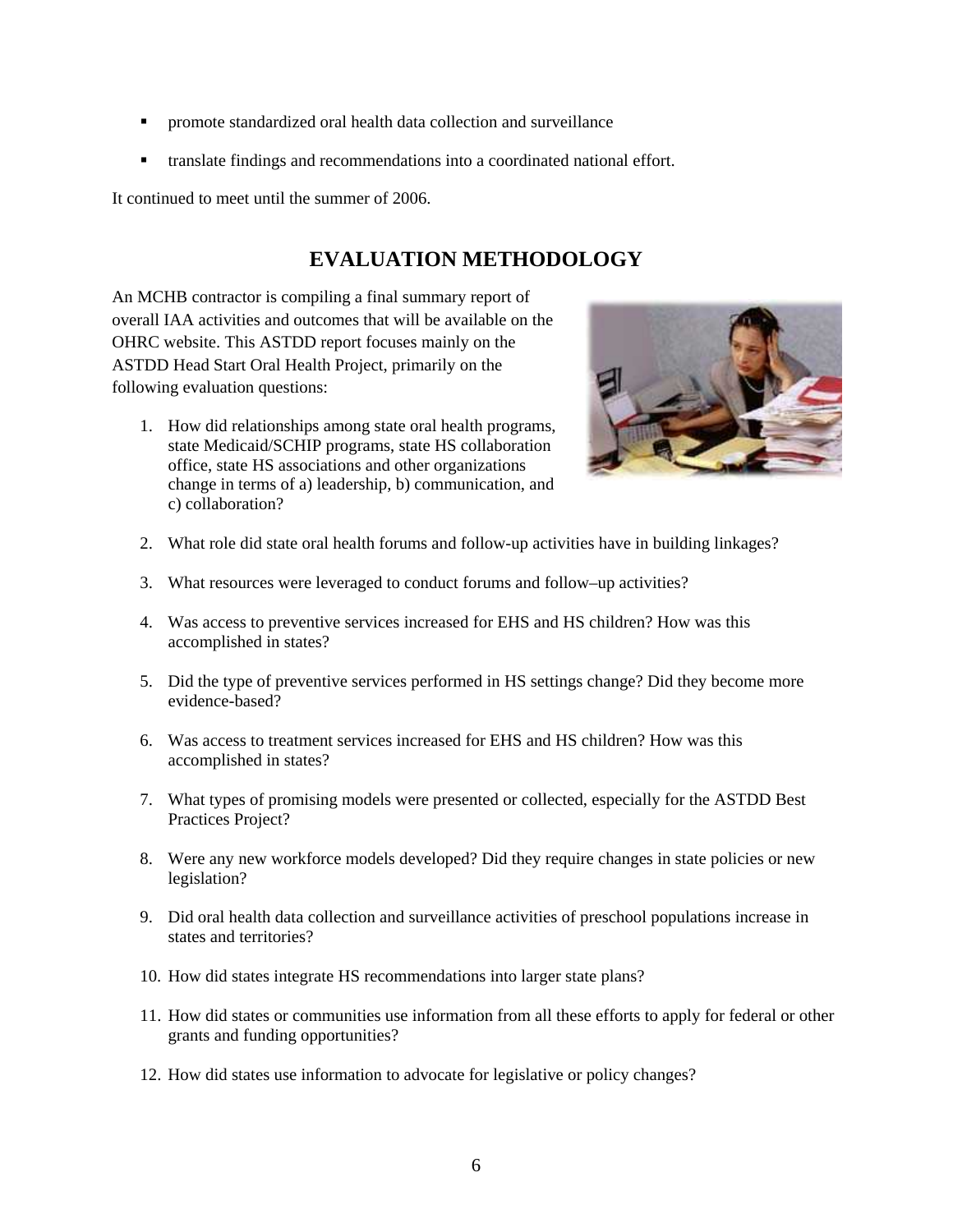#### 13. Is there now more emphasis on evaluation of HS related activities?

A variety of quantitative and qualitative evaluation methods were used to try to answer these questions.

#### Initial Needs Assessment

In 2002 ASTDD conducted a needs assessment of state and territorial dental directors via email, assessing the involvement of state and territorial oral health programs with Head Start programs and other organizations. The assessment tool asked about collaboration with selected organizations in the region and state/territory and what role the oral health program played in efforts related to health promotion, legislation, oral health education, access to care and funding for Head Start oral health programs. Fortyone states responded to the survey.

#### Evaluation of State/Territorial Oral Health Forums, Action Plans and Follow-Up Activities

Two online evaluations collected data on process and outcome measures from the ASTDD-funded state/territorial Head Start oral health forums and action plans. Of the 55 funded forums, 14 states and 2 territories participated in the 2004 evaluation, with a different set of 12 states and 2 territories participating in the 2006 evaluation (total N=30). Other states/territories either did not respond because of personnel turnover or they had not yet been funded. Final reports submitted from 16 of 26 states/territories funded for follow-up activities in 2004 -2005 were reviewed and summarized for information on the activities conducted, resources leveraged and which of the 19 items considered important by ASTDD in the request for proposals and funding letters they had actually included. The process was repeated for 10 of 13 reports submitted by states/territories funded in 2006 – 07. Information from the other states is being analyzed as activities are completed and the reports are submitted. These evaluation reports are available on the ASTDD website at [http://www.astdd.org/index.php?template=head\\_start.html.](http://www.astdd.org/index.php?template=head_start.html)

#### Evaluation of Educational Activities and Materials

ASTDD participated in a number of presentations at national meetings and via webcasts; when evaluations were used by the sponsoring agency, these results were reviewed and used to plan for future presentations. Each year since 2005 ASTDD has sent an annual feedback questionnaire via email to its members (state dental directors) and associate members to acquire information on their needs and their use of materials. Head Start materials that were developed jointly with the National Maternal and Child Oral Health Resource Center were evaluated via this survey. The OHRC also collected information on distribution and use of the materials during national meetings and by states and local communities.

#### Tracking Changes in State Programs and Oral Health Status of Head Start Populations

ASTDD offers technical assistance to states and territories on oral health needs assessment methods and creation of oral health surveillance systems. States have used the *Basic Screening Survey* with school-aged populations since 1999 and increasingly have adapted it for use with Head Start populations. States also submit information to ASTDD for an annual *Synopsis Report of State and Territorial Dental Public Health Activities*. This allows tracking of programs targeting preschool populations, among other things. *BSS* data and *Synopsis* information since 2000 were analyzed for trends.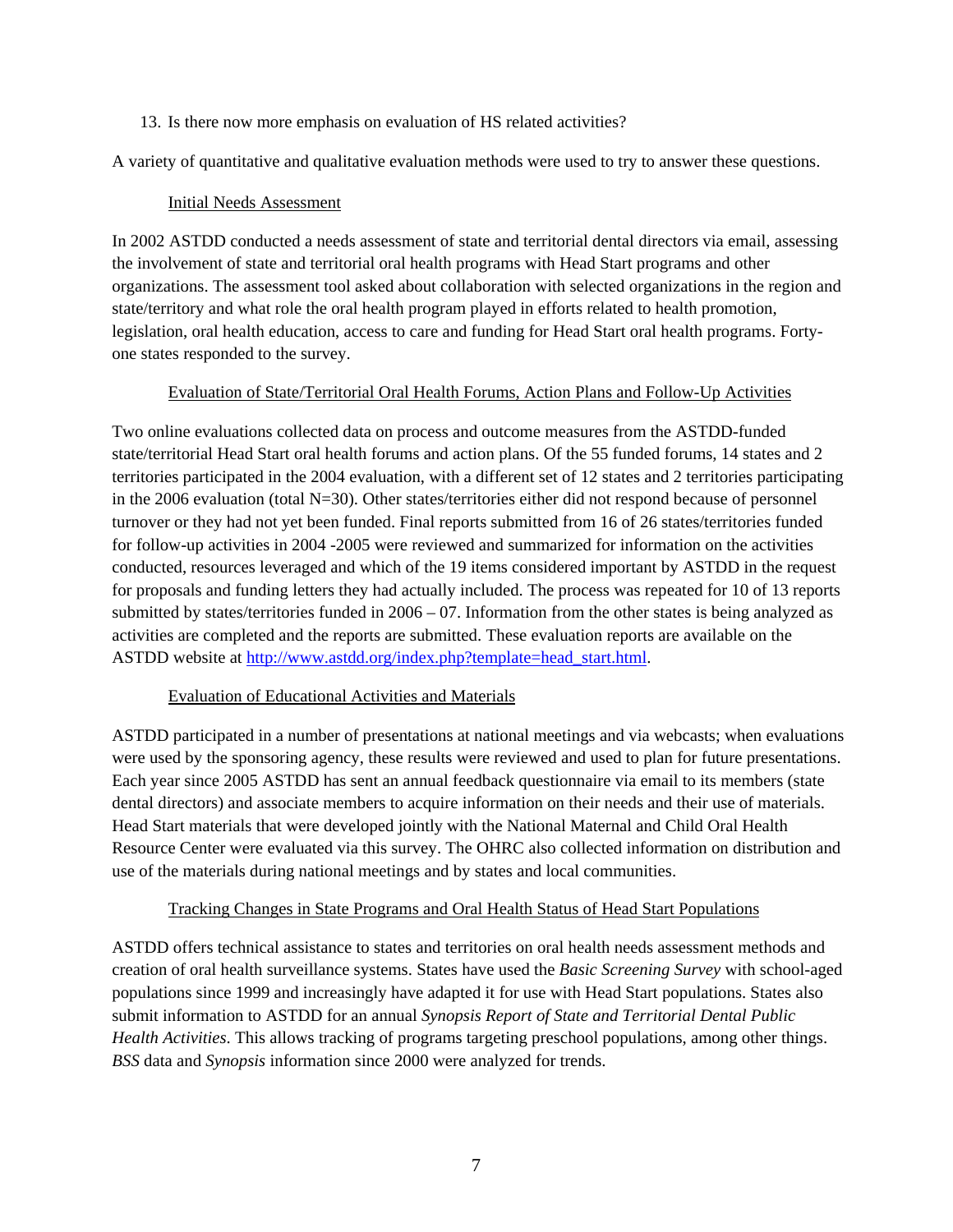#### Evaluating Changes in Head Start Program Performance

One member of the National Advisory Committee, who was also the lead for the regional Head Start oral health consultants, reviewed HSB national Program Information Report annual data from 2003-2007 looking at the percent of children who had 1) a dental home, 2) an oral examination, 3) preventive dental care, 4) dental needs requiring treatment, and 5) who had received treatment. The advisory committee also looked at better ways to standardize the definitions of the performance indicators and the process for reporting information.

#### Final Survey of State Oral Health Programs and State Head Start Collaboration Offices

In September 2008 ASTDD emailed an evaluation instrument to all state dental directors and a similar instrument to all state Head Start collaboration office directors. The instrument focused on relationships and collaborations among organizations around Head Start oral health issues, the role of ASTDD in relation to outcomes from these activities and continuing needs. Responses were completed by 33 state dental directors and 18 state HS collaboration office directors. Follow-up phone calls were made to respondents and non-respondents to clarify or obtain additional information, especially examples of success stories and continuing needs. Lower than expected response rates were in part due to the high turnover and vacancies in these positions. Because of the high turnover rates in both groups, many of the 2008 respondents were not the same people who had been in those roles during the past six years of the project. Previous directors were contacted in some instances. This situation creates limitations in reporting frequency distributions for some evaluation data and in documenting outcomes over time. It also attests to the problems of sustaining collaborations.

## **SUMMARY OF ASTDD ACTIVITIES AND OUTCOMES**



#### **Figure 2. Timeline of ASTDD Head Start Oral Health Activities**

#### **Initial Needs Assessment**

The 2002 initial needs assessment survey demonstrated that while some states and territories were actively involved with Head Start programs and issues, others had completely no involvement. Table 1 displays responses about state oral health program collaboration with other groups.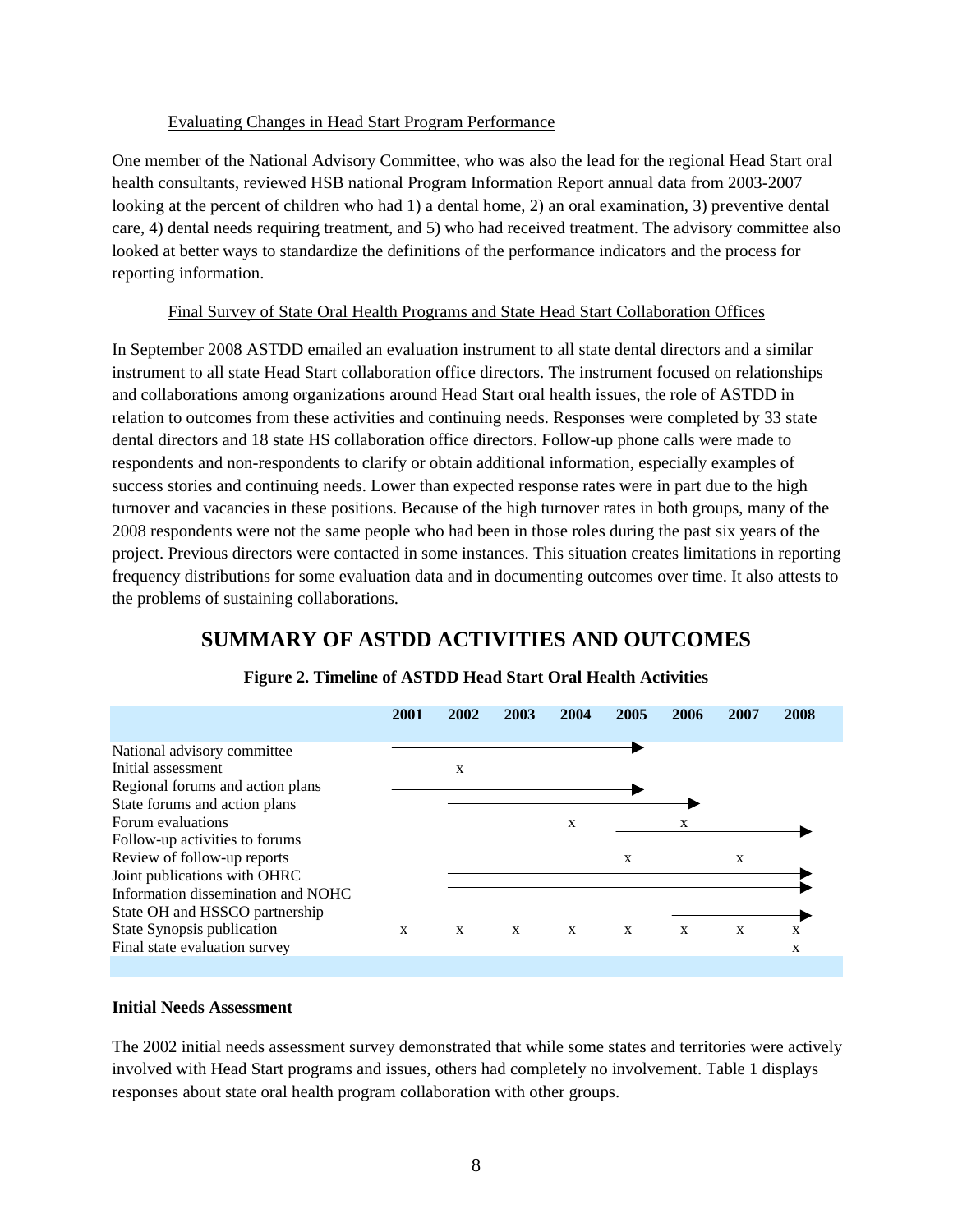#### **Table 1. State Oral Health Program Collaboration with Other Groups in 2002 (N=41)**

| Does the State Oral Health Program collaborate about Head Start with any of the<br>following organizations at the regional level? | Yes | $\mathbf{N_0}$ |
|-----------------------------------------------------------------------------------------------------------------------------------|-----|----------------|
| Regional HRSA Dental Consultant                                                                                                   | 20  | 21             |
| Regional CMS (formerly HCFA) Health Insurance Specialist - Dental Consultant                                                      | 13  | 28             |
| Regional Head Start Consultant(s)                                                                                                 | 12  | 29             |
| Regional Head Start Quality Improvement Center (QIC) Consultant(s)                                                                |     | 36             |

| Does the State Oral Health Program (you or your staff) collaborate with any of the<br>following organizations in your state? | Yes | N <sub>o</sub> |
|------------------------------------------------------------------------------------------------------------------------------|-----|----------------|
| <b>State Head Start Association</b>                                                                                          | 22  | 19             |
| <b>Head Start State Collaborative Office</b>                                                                                 | 17  | 24             |
| American Indian Head Start Program                                                                                           |     | 33             |
| Migrant Head Start Program                                                                                                   |     | 28             |

| Does the State Oral Health Program involve Early Head Start or Head Start in any<br>of the following? | $\mathbf{Yes}$ | <b>No</b> |
|-------------------------------------------------------------------------------------------------------|----------------|-----------|
| State Oral Health Program Advisory Committee                                                          |                | 26        |
| State Oral Health Coalition or Task Force                                                             | 25             |           |

#### *At the beginning of the project more than 50% of the state oral health programs noted they were not involved with the majority of these groups, with the exception of Head Start Associations and Head Start representation on oral health coalitions.*

Comments about the responses showed a variety of types of collaborative relationships and highlighted the need to expand and strengthen these relationships. Respondents described challenges in trying to improve the oral health of Head Start children and reported a need for resources and training in working with this population. Table 2 displays examples of responses. ASTDD and the National Advisory Committee used these responses to help target their activities.

#### **Table 2. Challenges and Future Resources Needed to Address Head Start Issues**

| <b>Challenges</b>                                                                                                                                                                                                                                                                                                                                                                                                                                                                                                                                                                                                                                                                                                 | <b>Resources Needed</b>                                                                                                                                                                                                                                                                                                                                               |
|-------------------------------------------------------------------------------------------------------------------------------------------------------------------------------------------------------------------------------------------------------------------------------------------------------------------------------------------------------------------------------------------------------------------------------------------------------------------------------------------------------------------------------------------------------------------------------------------------------------------------------------------------------------------------------------------------------------------|-----------------------------------------------------------------------------------------------------------------------------------------------------------------------------------------------------------------------------------------------------------------------------------------------------------------------------------------------------------------------|
| Limited access to dental care<br>$\bullet$<br>Medicaid problems: low reimbursement rates, not<br>enough providers<br>Workforce issues: supply and distribution<br>$\bullet$<br>State practice acts limiting roles of dental hygienists<br>٠<br>Lack of incentives for professionals to work in<br>$\bullet$<br>shortage areas<br>Children in need of hospitalization or advanced<br>$\bullet$<br>behavior techniques for dental care<br>Lack of oral health knowledge of Head Start staff and<br>$\bullet$<br>families<br>Lack of transportation to access care<br>٠<br>Lack of funding for preventive community- based oral<br>٠<br>health activities<br>Multi-language/cultural issues not being addressed<br>٠ | Funding for a variety of activities<br>٠<br>Educational materials<br>Dental consultants for TA<br>Support from policy makers<br>٠<br>Models for replication<br>$\bullet$<br>Increased roles for dental hygienists<br>٠<br>Education/training for both dental<br>$\bullet$<br>professionals and Head Start staff<br>Support for EHS/HS oral health forums<br>$\bullet$ |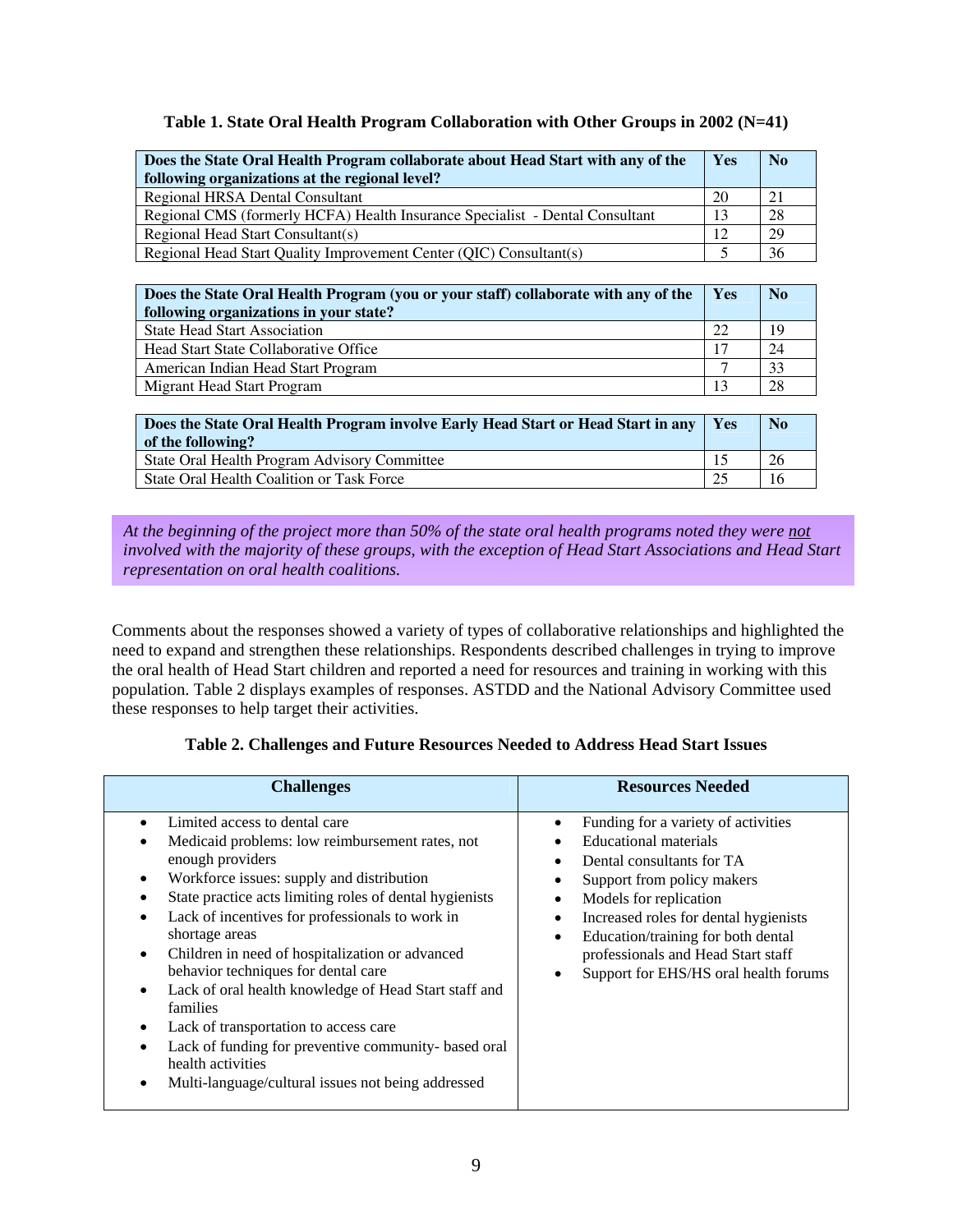#### **State/ Territorial Head Start Oral Health Forums and Action Plans**

Participants at a 1999 National Head Start and Partners Oral Health Forum called for forums to address Head Start oral health issues at the regional and state/territorial levels. In support of this effort, ACF, Altarum and HRSA regional offices held twelve regional oral health forums where key stakeholders identified common issues affecting the oral health of children enrolled in

Head Start and developed regional strategic plans. Many state dental



directors participated in these regional forums. ASTDD called for proposals from states and territories for partial support of Head Start

*All 50 states, DC and 4 territories eventually held forums, developed action plans and submitted final reports.* 

oral health forums and action plans. Initially in 2002, 22 states and territories expressed interest in holding a Head Start oral health forum; 19 states reported no interest. From 2002 through 2006, ASTDD offered six cycles of support (\$5,000 per state or territory). The RHSOHCs and ASTDD worked together to enable all states and some territories to eventually apply.

The purpose of the forums was to solicit input from a multidisciplinary, multi-organizational group of stakeholders to develop action plans to improve the oral health of children enrolled in Early Head Start/Head Start and their families, as well as eligible pregnant women and infants. The goals of the forums included:

- Fostering leadership, collaboration, and communication among stakeholders
- Increasing access to regular and appropriate dental services
- Expanding evidence-based oral disease prevention in Head Start
- Promoting the use of culturally and developmentally appropriate oral health promotion and education materials
- Leveraging additional resources for conducting the forums and implementing the action plans
- Evaluating forums and action plan outcomes

*Approximately 50% of primary contacts were state oral health programs and 50% were Head Start collaboration offices or Head Start associations; in one state the dental association was the primary contact.* 

The call for proposals and subsequent list of state contacts was widely circulated to enlist participation from national groups with state affiliates, including the Association of Maternal and Child Health Programs (AMCHP) and the American Academy of Pediatric Dentistry (AAPD). ASTDD's support for forums required states to collaborate with a broad-based group of stakeholders. ASTDD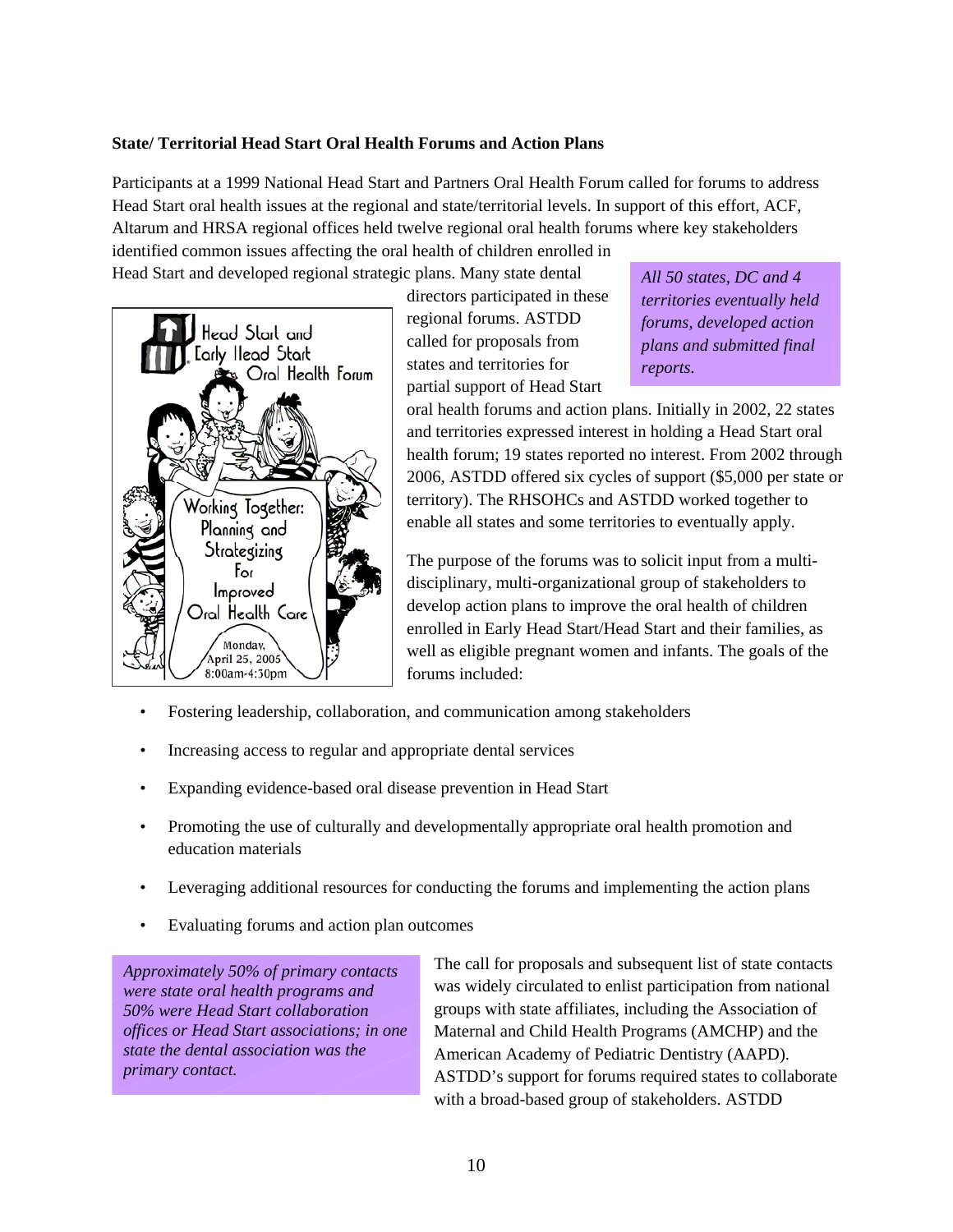provided technical assistance in selecting a representative planning group that would leverage additional resources and coordinate activities in support of the forum, final report and action plan. Each planning group decided on the format and the agenda for their forum. While most forums were held at one central site, some rural states used teleconferencing for their forum and others held 2-4 regional forums at different locations within the state. Attendance ranged from less than 50 people to more than 150. Most state dental directors and their staff were actively involved in the forums and assumed leadership roles in developing the oral health action plans. All final reports and action plans are posted on the Head Start page of ASTDD's website as well as on OHRC's website. No specific report format was required. Many states used forum reports and action plans from other states to inform their own planning decisions.

In 2004 and 2006 ASDD surveyed the primary contacts and 2-3 stakeholders involved with each state forum to determine if the forum goals were being met. Table 3 shows the percentage of primary contacts who responded positively that the listed goals had been met.

| <b>State and Territorial Head Start Oral Health</b><br><b>Forum Goals</b>                                           | 2004<br><b>Evaluation</b> | 2006<br><b>Evaluation</b> |
|---------------------------------------------------------------------------------------------------------------------|---------------------------|---------------------------|
|                                                                                                                     | $N=16$                    | $N=14$                    |
| Fostering leadership, collaboration, and<br>communication among stakeholders                                        | 89%                       | 83%                       |
|                                                                                                                     |                           |                           |
| Increasing access to regular and appropriate<br>preventive and treatment services                                   | 57%                       | 61%                       |
| Expanding evidence based disease prevention in                                                                      | 60%                       | 50%                       |
| <b>Head Start</b>                                                                                                   |                           |                           |
| Promoting the use of culturally and developmentally<br>appropriate oral health promotion and education<br>materials | 61%                       | 60%                       |
| Leveraging resources for conducting the forums and<br>implementing the action plans                                 | 89%                       | 67%                       |
| Assessing and evaluating program outcomes                                                                           | 46%                       | 28%                       |

### **Table 3. Percentage of State/Territorial Primary Contact That Felt Forums Had Met Goals**

*The greatest achievements were fostering leadership, collaboration, and communication, as well as leveraging resources from partners for conducting and implementing action plans. More than 80% of survey respondents indicated the forums were instrumental in initiating these partnerships.* 

In addition to meeting some of the forum goals, these accomplishments are also essential elements for sustainability of efforts. Partnerships were initiated between Head Start groups, dental and dental hygiene schools, professional organizations, private foundations, faith-based organizations, coalitions, policymakers, community health centers, advocacy groups, and preschool/other educational programs.

Some of these partnerships led to the establishment of MOUs (memoranda of understanding) between state agencies and Early Head Start/Head Start Programs with dental/dental hygiene schools, private dental offices, and community health centers to provide oral health services for pregnant women, infants and EHS/HS children with the intent of promoting early intervention and establishing dental homes. An example of a successful outcome from the Texas state forum and action plan was the partnership and leveraging of Office of Head Start Program Improvement Funds that initiated the start up of a dental clinic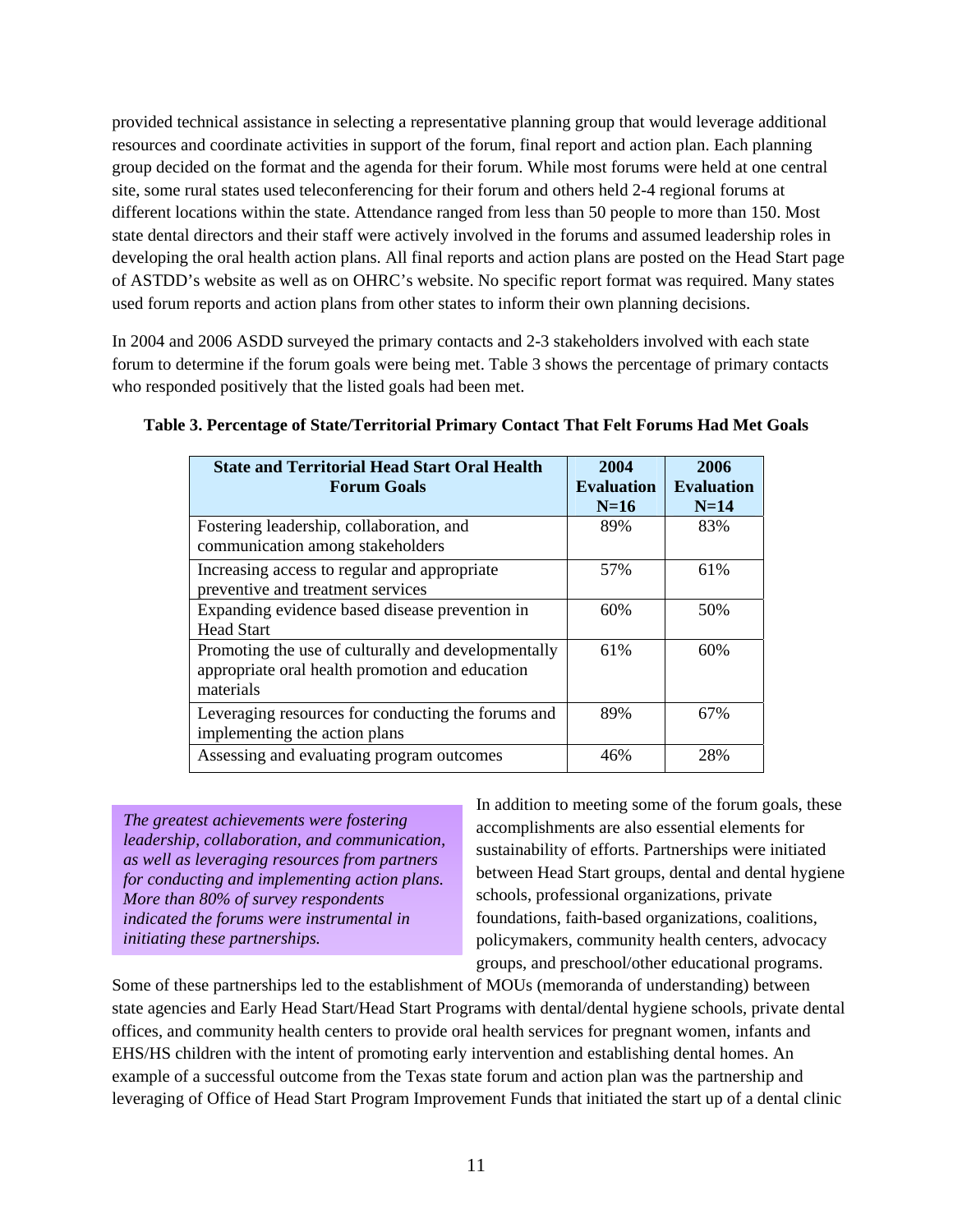to serve Head Start children. Kansas was able to convince the state legislature to establish an Office of Oral Health and allocate funds to hire a state dental director. Another state received an RWJ grant to integrate OH into 9 EHS/HS programs in the county.

*At least 15 descriptive summaries of promising models from the forums and action plans of 12 states/territories have been posted as part of the Best Practices Project on the ASTDD website (search on "Head Start" on the Best Practices Descriptive Summaries page) and integrated into the Best Practice Approach Report on State Oral Health Plans and Collaborative Planning. Others are still being collected by ASTDD and some stories and models are being highlighted through other agencies or within the states.* 

Some of the challenges that emerged for the states/territories were 1) measuring forum outcomes, 2) identifying evidence-based preventive services and dental care and determining ways to increase access to them, and 3) providing appropriate oral health educational materials. Only 30% to 40% of respondents to the two rounds of forum evaluation surveys noted they had any tools in place to measure outcomes, and they did not have an evaluation plan. Respondents noted that the forum alerted them to the need to include Head Start children in state oral health surveys and to develop evaluation plans. Respondents also reported that they were presently revising their state plans to include evaluation measures.

*ASTDD continues to offer technical assistance to states to improve their evaluation focus and capacity, to share resources on evidence-based practices, and to work with the Oral Health Resource Center and states to identify, develop and promote appropriate educational materials.*

### **State/Territorial Forum Follow-Up Activities**

ASTDD offered four cycles of follow-up support (\$2,500 per state/territory) between 2005 and 2007 for partial assistance in *35 states, DC and 3 territories have received support for follow-up activities.* 

implementing action plans. Since the original cycles, other states have applied and been given support on an individual basis as funds are available. As with the forums, states and territories partnered with other groups to secure additional resources and in-kind support. The two summary reports conducted in 2005 and 2007 provide information on the activities facilitated through follow-up funding. Examples of accomplishments include:

- Follow-up forums or workgroup meetings to discuss and evaluate progress
- Surveys to assess progress on action plans
- Developing and distributing tool kits and CD ROMs of educational materials
- Training medical and oral health professionals about Head Start standards, barriers to care and providing oral health care to young children
- Educating and empowering Head Start parents and staff around oral health issues and care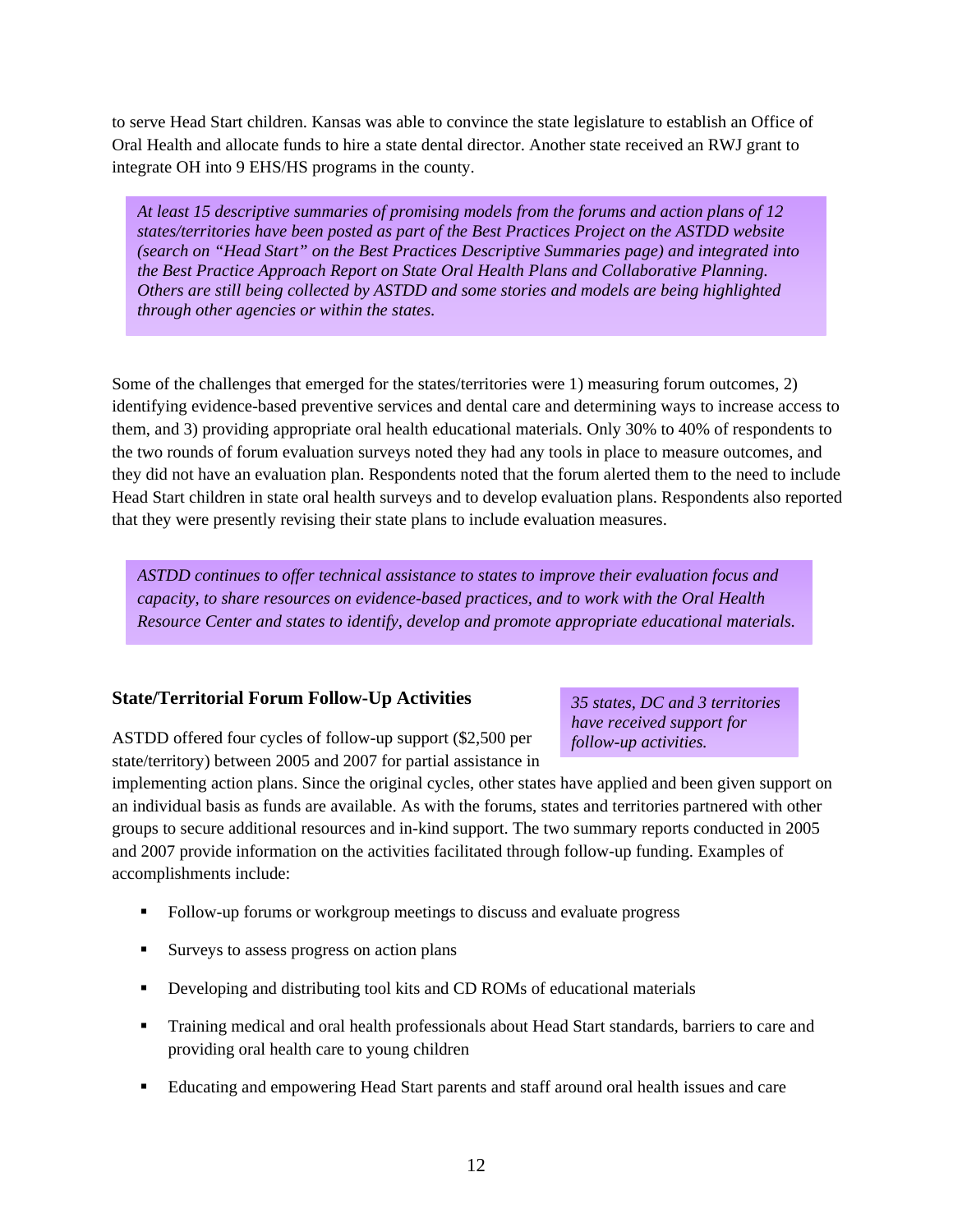- Supporting and introducing legislation for improving access to oral health care for pregnant women and children
- Supporting collaborative efforts among state oral health programs, state Medicaid/SCHIP programs, and state Head Start collaboration offices
- Using evidence-based preventive measures such as fluoride-varnish in community-based settings, including Head Start programs
- **Developing contractual or other relationships among agencies to provide services or to leverage** other resources
- Designing and implementing evaluation plans.

*The initial 16 states conducting follow up activities received awards totaling \$40,000, and then reported leveraging an additional \$60,911 to support their activities.* 

Leveraging of additional resources was significant, although some in-kind services such as professionals' time, use of equipment, space and supplies were not quantified by the states. Among the successes, the West Virginia Head Start oral health forum/action plan eventually was the catalyst for the Claude Worthington Benedum Foundation's contribution of \$225,000 to the West Virginia Head Start Association. The

funds were awarded to provide assistance in accomplishing the goals and objectives of the Head Start oral health action plan. Some funds were used to develop an oral health tool kit and DVD to promote oral health education among children and families in Head Start; these now are being disseminated nationally. These efforts influenced another successful grant for Head Start in a safety domestic violence project. More than 13 other foundations also have supported Head Start activities in states.

One example of a new collaborative program initiated by partners from dental professional organizations, state agencies and Head Start is the partnership between the Texas state oral health program and the Texas state Head Start collaboration office to implement the annual Texas Save-Our-Smiles Program (SOS), where Head Start children throughout the state receive free exams, oral health education, fluoride varnish applications and referrals to dental homes. In Missouri follow-up funding and the participation of the HSSCO director facilitated formalization of the Missouri Coalition for Oral Health, including a mission statement, a job description and subsequent hiring of an oral health coordinator, and organizational procedures to more effectively address oral health issues in the state. As a follow-up to the need voiced in the forums and action plans, many states initiated legislative action to increase the role of dental hygienists in providing oral health education, preventive services and referrals to dental homes for Head Start children.

California used their funding to develop an updated Head Start/ Child Health and Disabilities Prevention (CHDP) Program (CA-EPSDT) MOU to serve three purposes: 1) encourage statewide collaborative efforts between the CA CHDP program and Region IX HS program, 2) provide a state-level model for local HS and CHDP program collaboration in using federal, state and local resources effectively, and 3) promote the development of local HS and CHDP interagency agreements.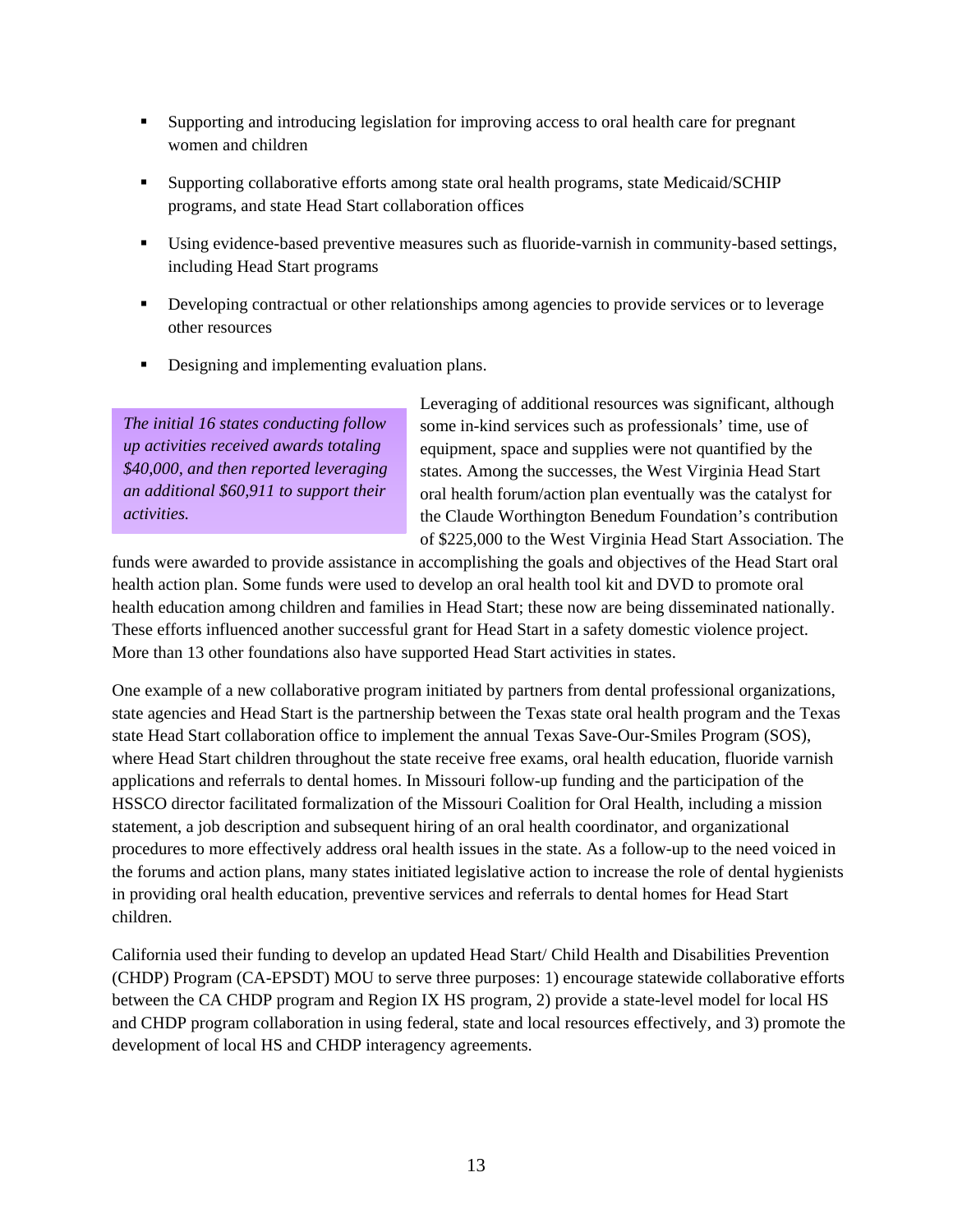#### **State Head Start Collaboration Office Partnership**

Since 1990 Head Start has funded state Head Start Collaboration offices to support the development of multi-agency and public/private partnerships. Starting in 2006 ASTDD asked the Office of Head Start to help foster more collaborative efforts between state oral health programs and state Head Start collaboration offices. The first effort was a joint memo in January 2006 to both groups asking for collaboration around



the mid-course review of the Healthy People objectives. In addition, all state dental directors were given packets of information on Head Start, including information on the state HS collaboration offices. Carmen Bovell-Chester, the OHS senior advisor on state collaboration, then arranged for an oral health planning team of ASTDD representatives and state HS collaboration office directors to hold conference calls to discuss further collaborative efforts. These calls still continue on a periodic basis. To acknowledge the importance of this collaboration, ASTDD presented a certificate of appreciation to Beverly Jackson, who was instrumental

in coordinating oral health efforts during her Head Start fellowship and in her role as DC HS collaboration office director. In June of 2006 the OHS newsletter, *The Health Information Exchange*, featured Oral Health in a number of articles, including one on the partnership with ASTDD.

The ASTDD project coordinator organized an effort in 2006-07 with the regional oral health consultants to facilitate calls in all the regions. State Medicaid dental consultants were also invited to be on the

conference calls to discuss dental care financing and access issues, strategies and solutions. In some regions two to three annual calls were scheduled between state dental directors and Head Start state collaborative directors. Many Head Start oral health activities were discussed on these calls, which led to OHS's decision to sponsor two oral health webinars in May 2007.

*Calls between state oral health programs and state HS collaboration offices were held in states in every ACF region, and two national webinars showcased selected state projects. The goal of the calls was to develop an ongoing communications process to share information and resources that would unite state Head Start collaboration offices and state oral health programs to increase services for children ages five and younger.* 

The webinars, "Successful Partnerships to

Improve Oral Health in Head Start," showcased a Head Start oral health project from one state in each region, including California, Minnesota, Missouri, New York, North Carolina, Oregon, South Dakota, Texas and West Virginia. The webinars were designed for local Head Start programs, central and regional office staff and administrators, RHSOHCs, Head Start T/TA network staff, state Head Start collaboration directors and staff, state dental directors and staff, and early childhood partners. Many of these projects are being submitted and reviewed as best practices to be highlighted by the ASTDD Best Practices Project or on the Oral Health Resource Center's website and the Office of Head Start's Early Childhood Learning and Knowledge Center website.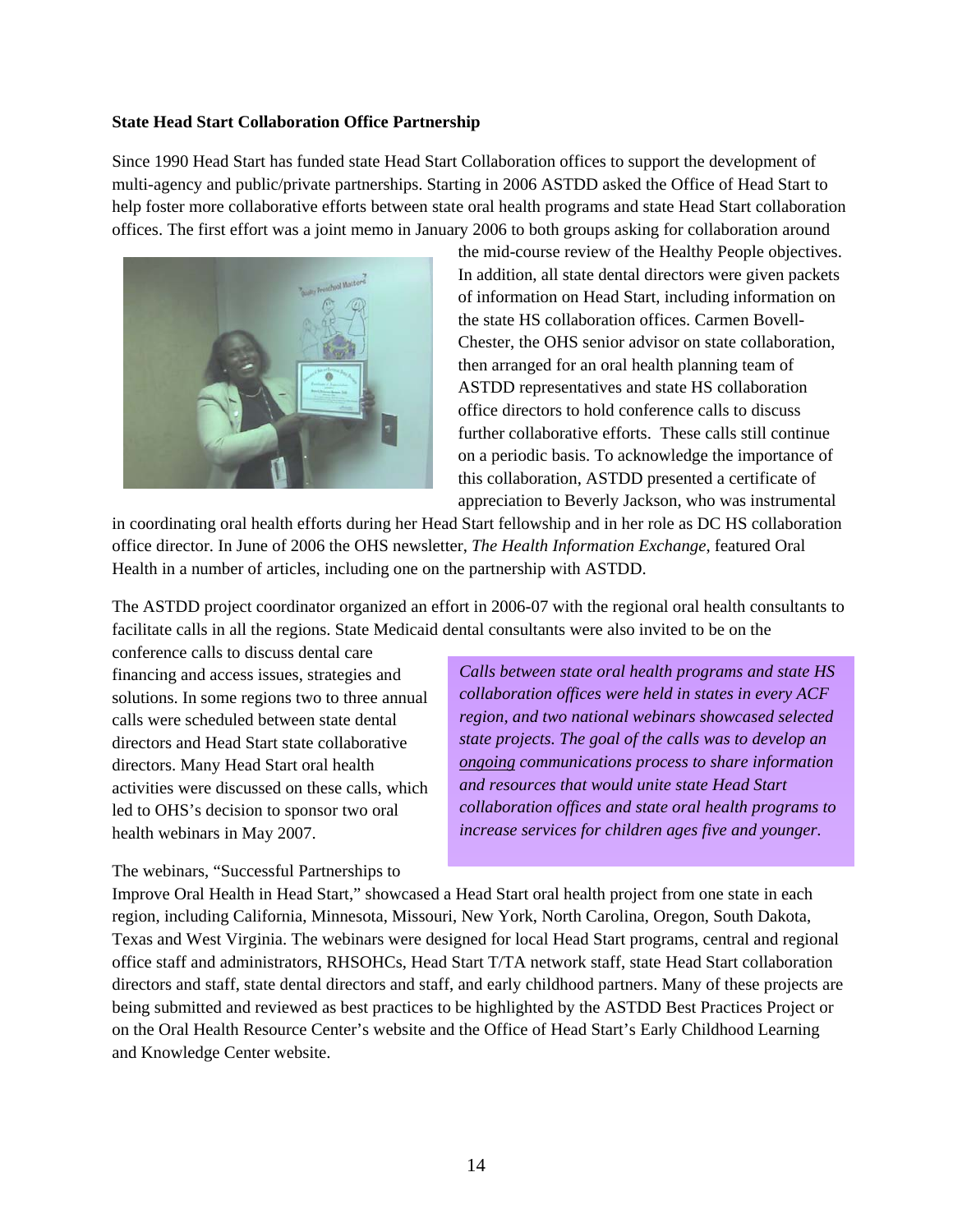## **Relationships and Collaborations in States/Territories**

Table 4 compares the type of involvement with Head Start by state oral health programs in 2002 and again in 2008.

| $2002$ Responses (N=41)                                                       |                                     |                              |             |                |  |  |
|-------------------------------------------------------------------------------|-------------------------------------|------------------------------|-------------|----------------|--|--|
| <b>Question</b>                                                               | Advise,<br>arrange or<br>facilitate | <b>Perform</b><br>or conduct | <b>Both</b> | <b>Neither</b> |  |  |
| Assess oral health status                                                     | 29.3%                               | 9.8%                         | 26.8%       | 34.1%          |  |  |
| Assess access to oral health services<br>(including prevention and treatment) | 39.0%                               | 9.8%                         | 14.6%       | 36.6%%         |  |  |
| Assess knowledge or behaviors of Head<br>Start staff or parents               | 17.1%                               | 14.6%                        | 9.8%        | 58.5%          |  |  |
| Community-based preventive programs                                           | 22.0%                               | 12.2%                        | 12.2%       | 53.6%          |  |  |
| Head Start staff or parent education                                          | 22.0%                               | 17.1%                        | 14.6%       | 46.3%          |  |  |
| Curriculum development                                                        | 19.5%                               | 9.8%                         | 4.9%        | 65.8%          |  |  |
| Head Start Health Advisory Committee                                          | 29.3%                               | 7.3%                         | 7.3%        | 56.1%          |  |  |

| <b>2008 Responses</b><br>$(N=33)$                               |                                     |                              |             |                |  |  |  |
|-----------------------------------------------------------------|-------------------------------------|------------------------------|-------------|----------------|--|--|--|
| <b>Question</b>                                                 | Advise,<br>arrange or<br>facilitate | <b>Perform</b><br>or conduct | <b>Both</b> | <b>Neither</b> |  |  |  |
| Assess oral health status                                       | 9.1%                                | 39.4%                        | 33.3%       | 18.2%          |  |  |  |
| Assess access to preventive oral health<br>services             | 42.4%                               | 18.2%                        | 24.2%       | 15.2%          |  |  |  |
| Assess access to dental treatment                               | 51.5%                               | 12.1%                        | 18.2%       | 18.2%          |  |  |  |
| Assess knowledge or behaviors of Head<br>Start staff or parents | 33.3%                               | 18.2%                        | 6.1%        | 42.4%          |  |  |  |
| Community-based preventive programs                             | 33.3%                               | 21.2%                        | 15.2%       | 30.3%          |  |  |  |
| Head Start staff or parent education                            | 36.4%                               | 30.3%                        | 18.2%       | 15.2%          |  |  |  |
| Curriculum development                                          | 27.3%                               | 21.2%                        | 18.2%       | 33.3%          |  |  |  |
| Head Start Health Advisory Committee                            | 21.2%                               | 24.2%                        | 12.1%       | 42.4%          |  |  |  |

State oral health program involvement with other organizations in 2002 and 2008 is presented in Table 5.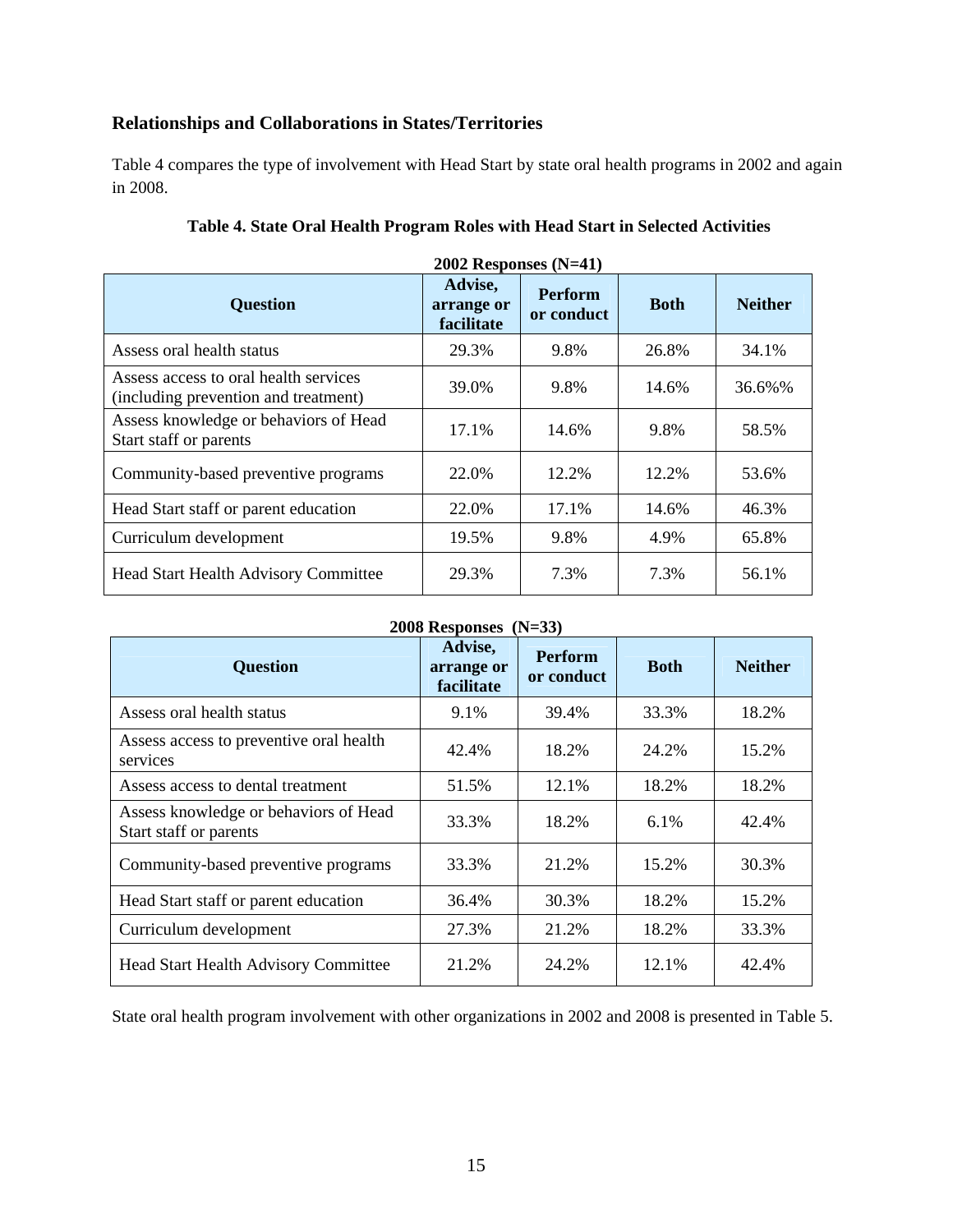| Table 5. Previous Vs Current State Oral Health Program Involvement with |
|-------------------------------------------------------------------------|
| <b>Other Organizations Around Head Start Issues</b>                     |

|                                | $2002$ (Total N=41) |            | $2008$ (Total N=33) |     |                 |
|--------------------------------|---------------------|------------|---------------------|-----|-----------------|
| <b>Organization</b>            | N <sub>0</sub>      | <b>Yes</b> | N <sub>0</sub>      | Yes | N <sub>0</sub>  |
|                                |                     |            |                     |     | <b>Response</b> |
| <b>HS</b> Collaboration Office | 24                  |            |                     | 33  |                 |
| Regional Office HS TA          | 36                  |            | 14                  | 18  |                 |
| <b>State HS Assoc</b>          | 19                  | 22         |                     | 32  |                 |
| <b>State OH Coalition</b>      |                     | つら         |                     | フフ  |                 |

 *Overall this comparison shows increased involvement in all areas listed as well as more depth of involvement. Programs significantly increased their involvement with groups that were the primary focus of ASTDD promotional efforts.* 

 "No involvement" across activities ranged from 34.1% - 65.8% in 2002 and from 15.2% - 42% in 2008. Baseline data were not collected on involvement with state Medicaid programs, but responses on the final evaluation survey indicate significantly increased involvement over the years. One reason for lack of survey input from state Medicaid/SCHIP programs over the years is that there is no one central contact person for Medicaid/SCHIP dental issues in many states. In 2004 some of the Medicaid dental consultants formed the Medicaid/SCHIP Dental Association (MSDA) to provide a better mechanism for communication and coordination. They meet in conjunction with the ASTDD, American Association of Public Health Dentistry, and the American Association for Community Dental Programs at the annual National Oral Health Conference.

 *A number of factors were cited as enabling collaborations, including common goals and missions, an interest/desire to form new partnerships, face-to-face meetings, frequent communication, timely follow-up and "seed money" for activities.*

The most frequently cited barriers or frustrations included loss of institutional memory caused by changes in leadership and staff or position vacancies, losing momentum when initial tasks were accomplished, lack of organization and fragmented efforts, state dental practice act restrictions, and oral health not perceived as a priority for non-dental groups. Regional office relationships were interrupted by 1) ACF HSB changing from a Quality Improvement Center system of contractors to a new set of internal TA experts in 2003, 2) changing to a new set of pediatric dental consultants from the original set of regional Head Start oral health consultants who functioned between 2002 until the spring of 2008, and 3) the loss of HRSA regional dental consultants from most regional offices. Some states noted that collaborative efforts greatly decreased at the end of the IAA when funding for the original regional Head Start oral health consultants was discontinued. Some states did increase contact with their CMS regional consultant around Medicaid issues and with the new pediatric dental consultants during this process, however. These relationships are analyzed further in Table 6 by the maturity level of the collaborations from the perspective of the state oral health program and the state HS collaboration office.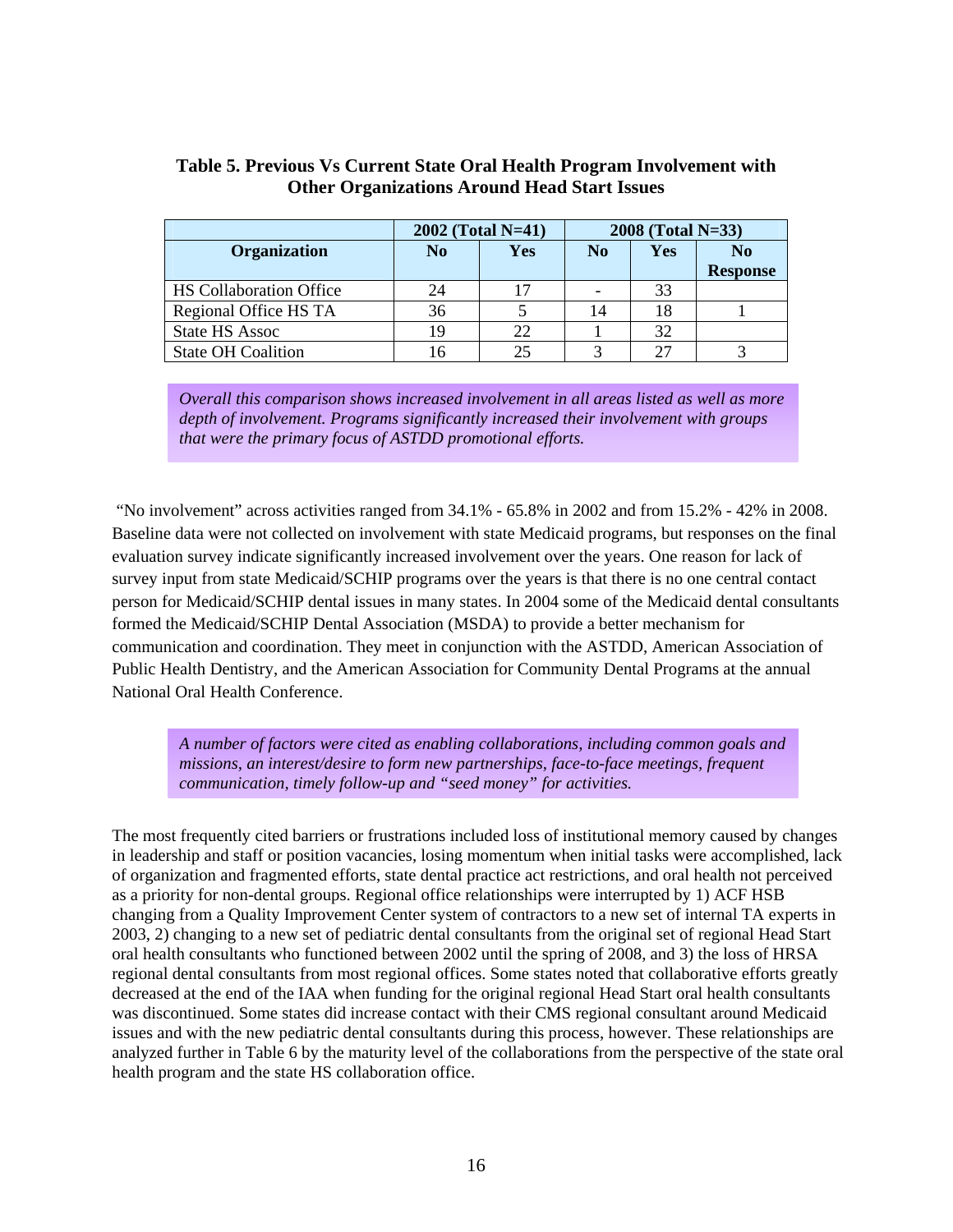| State Oral Health Programs $(N=33)$  |             |                  |                  |               |           |  |
|--------------------------------------|-------------|------------------|------------------|---------------|-----------|--|
|                                      | <b>None</b> | <b>Beginning</b> | <b>Committed</b> | <b>Waning</b> | <b>NR</b> |  |
| <b>State HS Collaboration Office</b> |             |                  | 25               |               |           |  |
| <b>HS</b> Regional Office            | n           |                  | 12               |               |           |  |
| <b>Dental/DH Education Programs</b>  | 8           |                  |                  |               |           |  |
| <b>State Medicaid/SCHIP Staff</b>    |             |                  | 23               |               |           |  |
| <b>State HS Assoc</b>                |             |                  |                  |               |           |  |
| <b>State Primary Care Assoc</b>      |             |                  |                  |               |           |  |
| <b>State Dental Assoc</b>            |             |                  | 19               |               |           |  |
| <b>State DH Assoc</b>                |             |                  |                  |               |           |  |
| <b>State Pediatric Dent Assoc</b>    | 6           |                  | 14               |               |           |  |
| <b>Oral Health Coalitions</b>        |             |                  |                  |               |           |  |

#### **Table 6. Current (2008) Levels of Involvement with Other Organizations around HS Issues**

**State HS Collaboration Offices (N=18)**

|                                     | <b>None</b> | <b>Beginning</b> | <b>Committed</b> | <b>Waning</b> | <b>NR</b> |
|-------------------------------------|-------------|------------------|------------------|---------------|-----------|
| State Oral Health Program           |             |                  | ۱6               |               |           |
| <b>HS</b> Regional Office           |             |                  |                  |               |           |
| <b>Dental/DH</b> Education Programs |             |                  |                  |               |           |
| <b>State Medicaid/SCHIP Staff</b>   |             |                  |                  |               |           |
| <b>State HS Assoc</b>               |             |                  |                  |               |           |
| <b>State Primary Care Assoc</b>     |             |                  |                  |               |           |
| <b>State Dental Assoc</b>           |             |                  |                  |               |           |
| <b>State DH Assoc</b>               |             |                  |                  |               |           |
| <b>State Pediatric Dent Assoc</b>   |             |                  |                  |               |           |
| <b>Oral Health Coalitions</b>       |             |                  |                  |               |           |

Changes in relationships are somewhat difficult to track as key players in organizations left their positions along the way, and some positions still remain vacant. The data suggest that relationships must be nurtured on a regular basis and new players need to be educated about past and current

*The number of state programs that have developed and maintained committed relationships as a result of the IAA is impressive.* 

efforts. The numbers in the "none" "beginning" and "waning" columns show that plenty of opportunities still exist for improving collaborations in support of Head Start oral health issues. This is particularly true for primary care associations that will have an increased investment in Head Start issues as more community health centers add dental services; previous interactions primarily focused around designation of dental shortage areas. Interactions with pediatric dentistry associations increased not only as a result of the Head Start forums, but also during the ASTDD-supported oral health forums for Children with Special Health Care Needs. These relationships should increase as a result of the new AAPD Dental Home initiative, which involves regional pediatric dental consultants and state AAPD chapters.

*"The ASTDD Project was the reason for the development of partnerships including the state oral health program , HS collaboration office, dental and dental hygiene schools, AAPD affiliates, HS regional offices, and dental associations. Continued support is needed to keep these alive!"* 

*State Oral Health Program Director*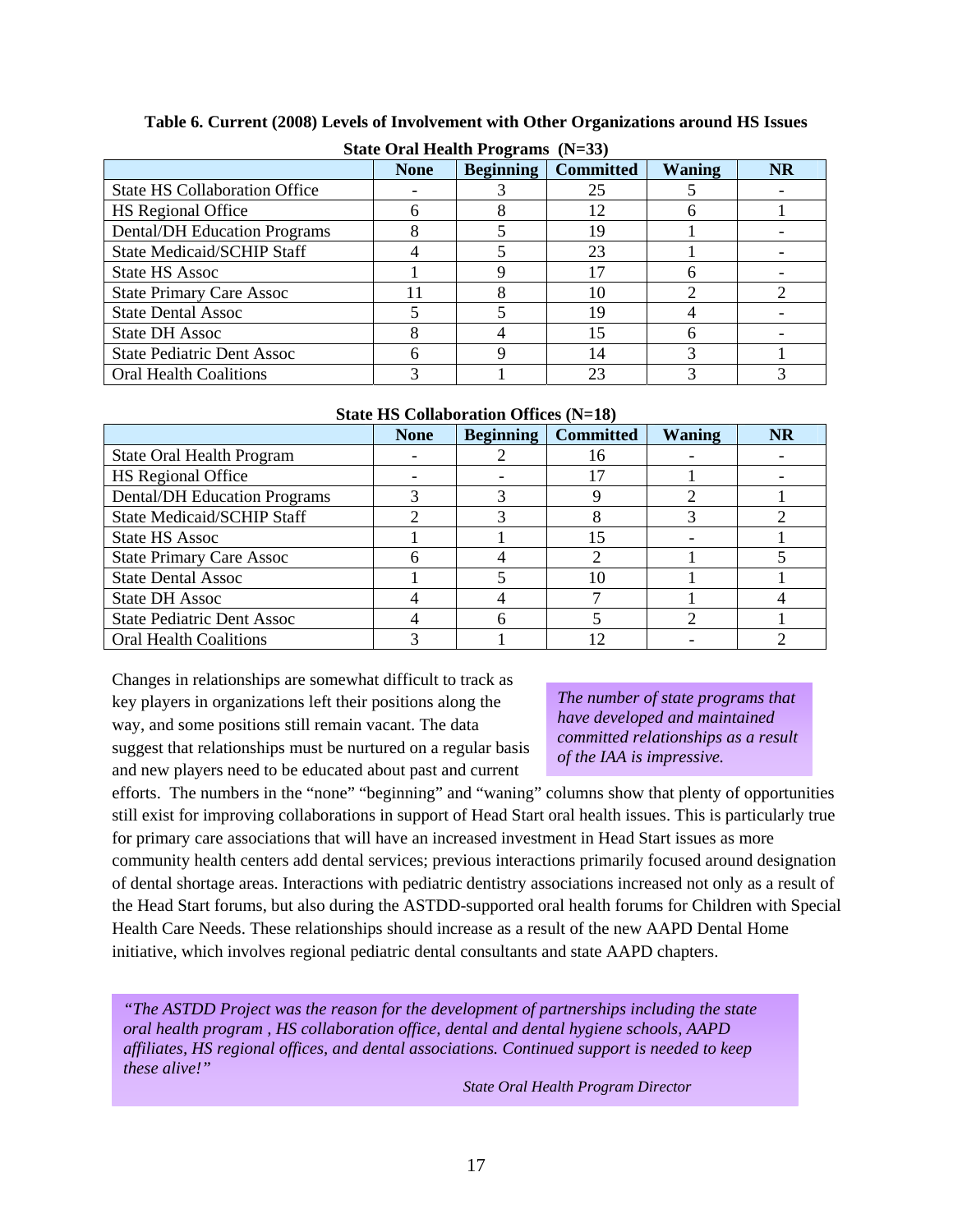#### **Use of Head Start State Action Plans**

State oral health programs and state Head Start collaboration offices were asked questions on the final evaluation survey about use of their Head Start action plans. About 60% of both groups replied that the

recommendations and activities from the forums and action plans have been integrated into other statewide plans. This shows progress in attempting to integrate oral health with other health and education messages and to keep oral health issues upfront to foster continued emphasis, collaboration and support. Many state/territorial oral health programs used forum and action plan information in their successful applications for the following federal grant proposals:

*More than 45% of both groups indicated they have used information from the Head Start forum, action plan or resulting activities in other grant proposals or requests for resources.* 

- MCHB State Early Childhood Collaborative System projects (SECCS)
- **MCHB State Oral Health Comprehensive Systems grants (SOHCS)**
- **Targeted Oral Health Service Systems (TOHSS) grants**
- **OHS Oral Health Initiative**
- OHS Innovation and Improvement projects
- **CDC State-Based Oral Disease Prevention Program grants**

Other examples include:

- Executive order to create a Governor's Task Force on Children's Oral health and to obtain a Migrant Head Start grant
- **•** Partnership with Delta Dental (multiple states)
- **Private Foundation funds for a curriculum, materials or services (multiple states)**
- CATCH grant to train physicians on oral health assessment and fluoride varnish
- 4-year grant to place the same curriculum in every Head Start program in the state

#### **Legislation and Policy Changes**



During the ASTDD Head Start project and in relation to the Head Start oral health action plans, many states including Maine, Massachusetts, Minnesota, Alaska, Florida, Indiana, New Hampshire, Maryland and Montana have been involved in legislative activity and policy changes to improve the oral health status of Head Start children. The action plans called for oral health screenings in schools, expansion of dental hygienists' public health role with less restrictive supervision and establishment of collaborative partnerships between dentists and dental hygienists working in public health settings. In West Virginia a bill

established a special volunteer dental hygienist license for retired dental hygienists who wished to donate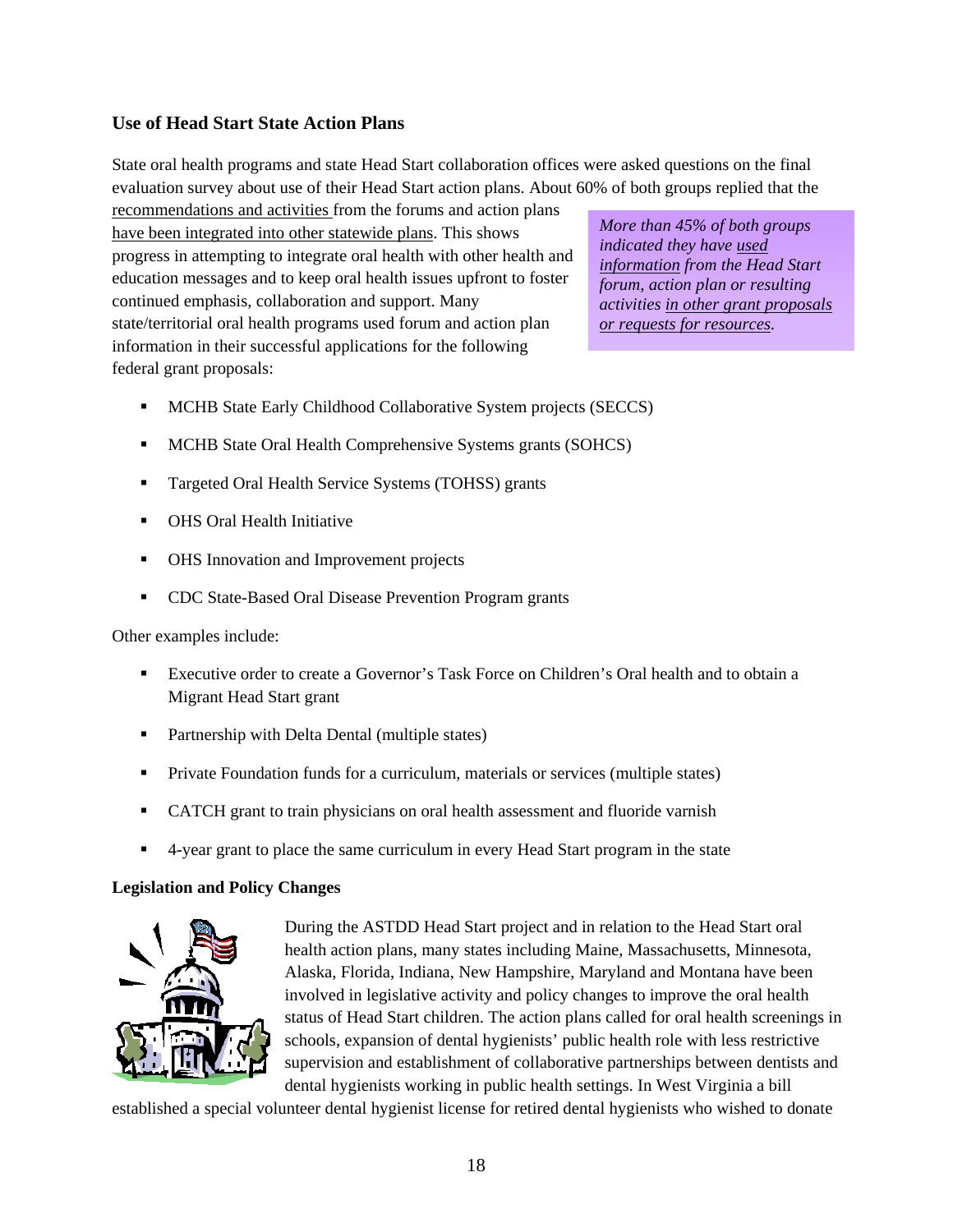their expertise for the care of indigent and needy patients. Some states have expanded the dental hygienists' scope of practice to allow more onsite prevention services in Head Start programs; in some states, dental hygienists can be directly reimbursed as Medicaid providers. Medicaid reimbursement was an issue discussed in every state Forum and an item for action in most state plans. An increase in Medicaid reimbursement to dentists has occurred in some states, which encourages oral health professionals to accept Medicaid clients, many of whom are Head Start children. Some state Medicaid programs also increased reimbursement for fluoride varnishes and allowed reimbursement to health professionals for oral health services. Professional organization policies and some state EPSDT policies that require children be seen for an oral screening or exam by age 1, emphasize the need to train oral health professionals and medical professionals to work together to provide services for young children and their families.

ASTDD passed a resolution supporting collaboration between state oral health programs and other partners such as state Head Start collaboration offices, regional office ACF staff, and Early Head Start/Head Start programs, and resolving that the ASTDD Executive Committee develop relationships (liaison roles) with AMCHP and NHSA to promote oral health and advance oral health policy issues within Early Head Start and Head Start.

#### **National Head Start Oral Health Grants**



In 2005 the ACF Head Start Bureau announced the Head Start Oral Health Initiative for Young Children, Birth to Five, which provided

supplemental funding of up to \$75,000 per year for four years to Head Start programs to improve oral health services to enrolled pregnant women, infants, and children. Much of this impetus came from needs identified by the National Advisory Committee. Fifty-two grants were awarded to local programs in 42 states to develop and implement "best practice" oral health models. A number of state oral health programs were involved in assisting with the initial application for funds and in implementing grant activities, including the following activities:

- Oral health training for pediatricians
- Collaboration on defining EPSDT guidelines in relation to Head Start
- Development and dissemination of educational materials
- Facilitation and participation in planning meetings
- Fluoride varnish training for health professionals

The Ohio Department of Health, Bureau of Oral Health Services arranged and facilitated a June 2007 meeting of the three local oral health initiative projects for Ohio funded under this grant program. The half-day meeting permitted representatives from each project to share information and engage in brainstorming and problem solving.

The Office of Head Start contracted with Mathmatica Policy Research, Inc and its subcontractor, Altarum, to evaluate the Oral Health Initiative grants. Grantees reported that without continued funding past 2010 many aspects of their projects will need to be reduced or eliminated.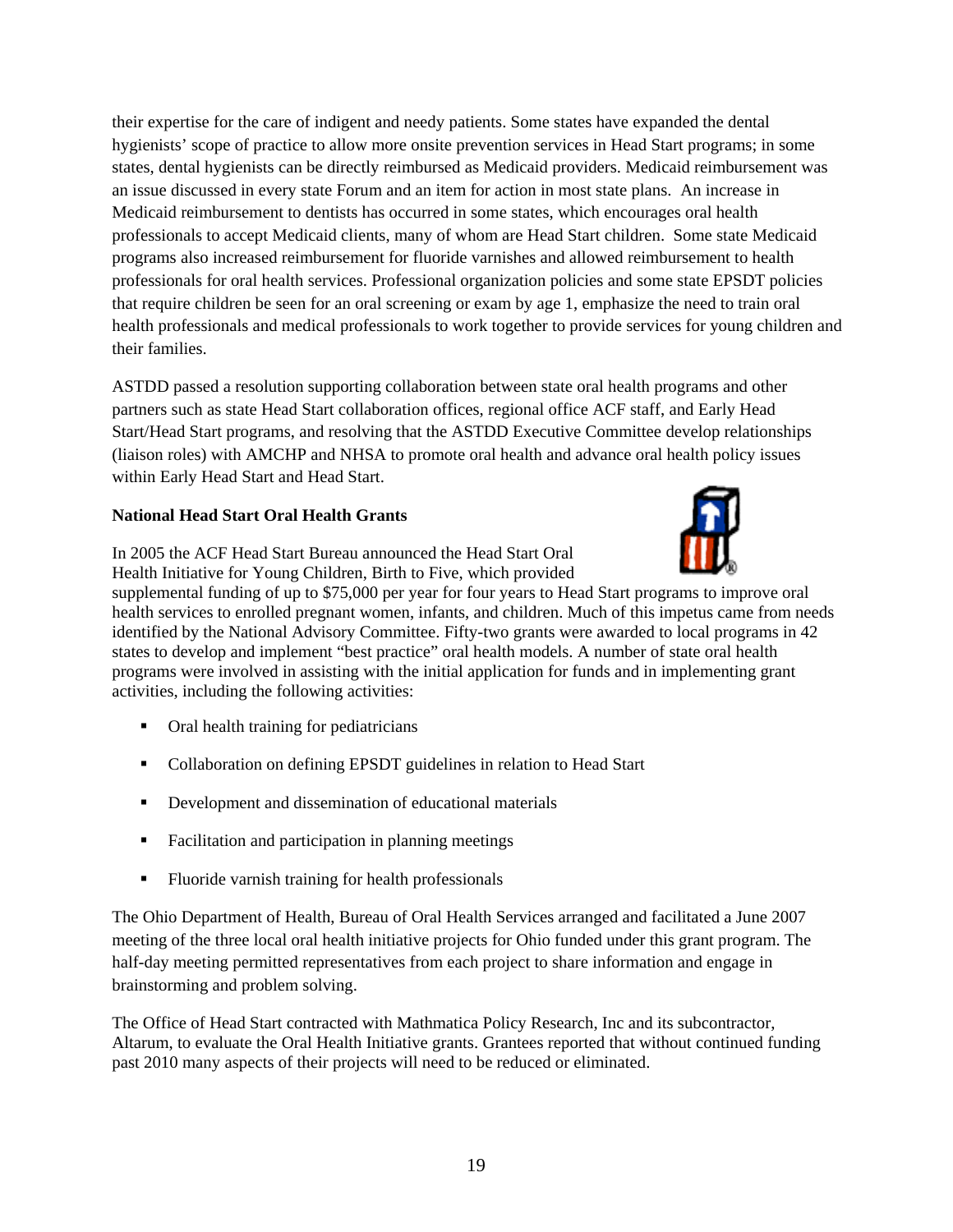#### **Publications and Materials**

In December 2006 the Office of Head Start issued a Program Instruction (PI) to define the federal program's policies and expectations for Head Start grantee compliance with specific oral health requirements of the Head Start program performance standards. The ASTDD National Advisory



Committee, in collaboration with the RHSOHCs, provided technical assistance in defining the oral health program instruction requirements and posted the final PI on the ASTDD website. The National Advisory Committee also asked the National Oral Health Policy Center to research state Medicaid periodicity schedules, which resulted in a subsequent publication by the Center, *EPSDT Periodicity Schedules and Their Relation to Pediatric Oral Health Standards in Head Start and Early Head Start.*

In the initial needs assessment, ASTDD requested a description of/samples of oral health manuals and materials used in Head Start and Early Head Start Programs. A subset of the National Advisory Committee reviewed all submitted materials and determined that the majority of those being used and those accessible online were outdated and contained inaccurate information. There was little to no information on oral health for pregnant women and early childhood. Therefore, the need to work with the National Oral Health Resource Center in encouraging states to develop culturally and developmentally appropriate materials that emphasized evidenced based practices was paramount. ASTDD has collaborated with the National Oral Health Resource Center in the collection, review, development, and dissemination of educational materials, including curricula, tip sheets and fact sheets. Examples of materials include:

- *Dental Hygienists and Head Start: What You Should Know and How You Can Help.*
- *Head Start Oral Health Curricula at a Glance*
- *Head Start Oral Health Resource Guide*
- *Working with Parents to Improve Access to Oral Health Care: Oral Health Tip Sheet for Head Start Staff*
- *Working with Health Professionals to Improve Access to Oral Health Care: Oral Health Tip Sheet for Head Start Staff*
- *Head Start: An Opportunity to Improve the Oral Health of Children and Families*
- 

Nad ko Reijimourur nan airi eo Neijm

*Uses for Oral Health Tip Sheets for Head Start Staff* 

Responses to the ASTDD final evaluation survey and annual member surveys demonstrate that these materials are being shared and used in many states, including during the forums and other conferences. For example, in Ohio they have become part of the Ohio Head Start Oral Health Resource Guide developed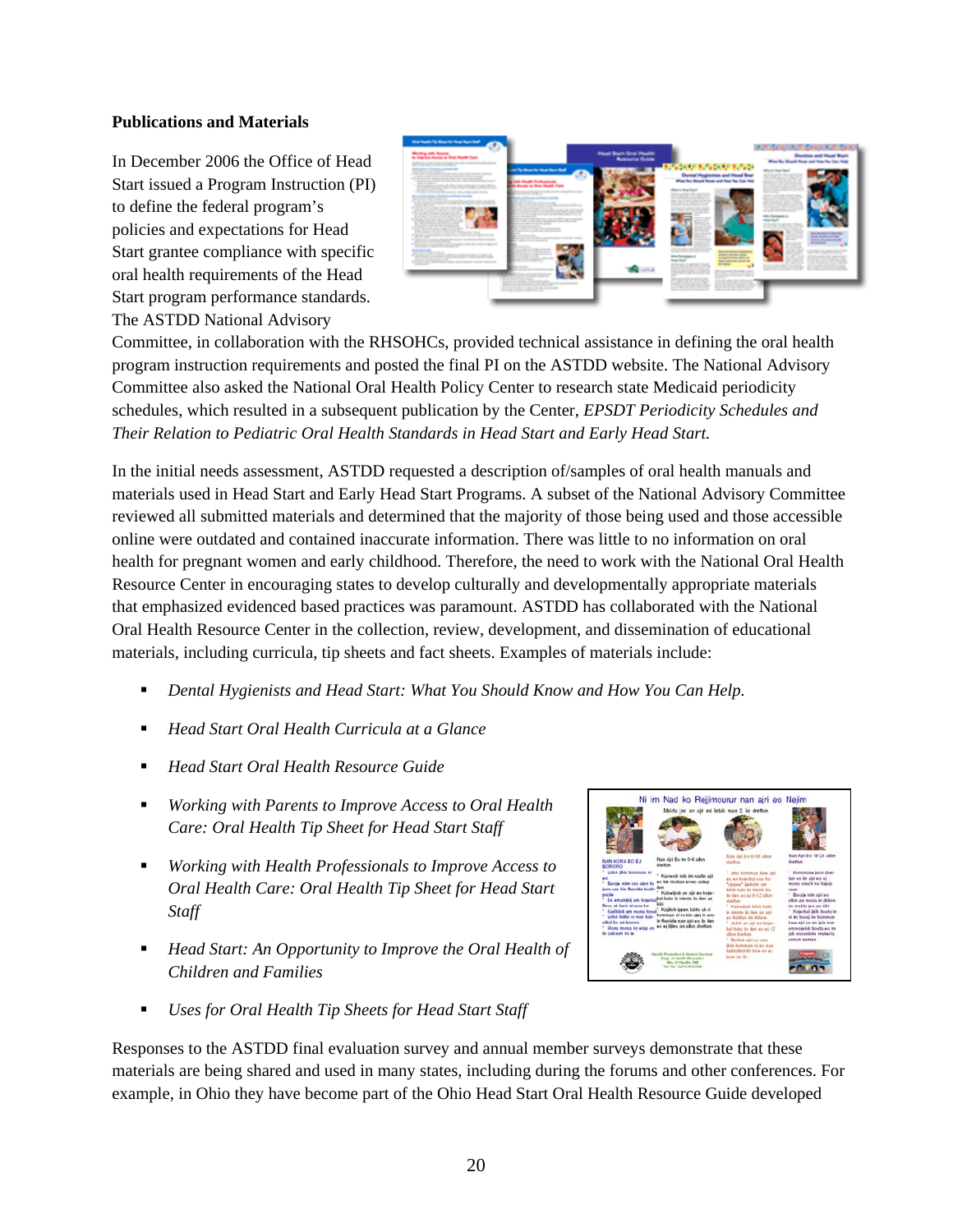for Ohio Head Start programs. Some states such as Arkansas, Texas, Colorado, Nevada and West Virginia developed their own Head Start educational materials on prevention of dental disease for pregnant women and Head Start/Early Head Start children and have shared them with other states. Many state respondents to the forum evaluation surveys noted they had not developed many culturally appropriate materials, but had focused more on developmentally appropriate materials and curricula. Hawaii, Alaska and the US territories, however, did focus more on culturally relevant materials.

Numerous newsletter articles were published on the Head Start and oral health connection including in ASTDD's *Oral Health Matters* and in state newsletters. ASTDD's Head Start liaison, Ms. Geurink, also published an article in *Access*, "Dental Hygienists' Role in Establishing Dental Homes for Head Start Children." It highlights some of the partnerships established through the IAA.

#### **Presentations and Meetings**

The National Advisory Committee brainstormed avenues for presentations and information dissemination. Presentations on the Head Start project were facilitated or given by ASTDD or state



representatives at many national meetings, including symposia for the American Dental Education Association (ADEA), American Public Health Association (APHA), National Head Start Association (NHSA) and the National Oral Health Conference (NOHC). The session at the 2003 NOHC included one-page summaries of state forums, including the forum dates and model used, major partners, and status of activities and outcomes. The 2005 NOHC featured Rob Reiner from the California First Five Initiative discussing the important link between the oral health of infants/preschoolers and school readiness.

ASTDD sent representatives to two Head Start Interagency Coordinating Committee meetings in DC and to the following topic-focused meetings:

- *Promising Approaches and Lessons Learned for Preventing or Reducing Early Childhood Caries Expert Meeting.* This national forum on early childhood caries (ECC) was convened on May 16– 17, 2005, in Washington, DC. Using ASTDD's Best Practices for Oral Health Programs criteria as a framework, participants identified common program elements to develop a knowledge base of promising program approaches, practices, challenges, and lessons aimed at reducing and preventing ECC.
- **•** Topical Fluoride Recommendations for High-Risk Children Expert Meeting. This expert meeting was convened on October 22–23, 2007, in Washington, DC, to review professional oral health guidelines on topical fluoride, review populations at highest risk for dental caries, discuss risk assessment and develop a decision support matrix. ASTDD will help to promote and disseminate this information to states.
- *Head Start National Partners Meeting.* This meeting was convened on April 7, 2008 in Chicago by AAPD to introduce national groups to the Dental Home Initiative, a newly funded contract from the Office of Head Start. An ASTDD representative and others outlined the many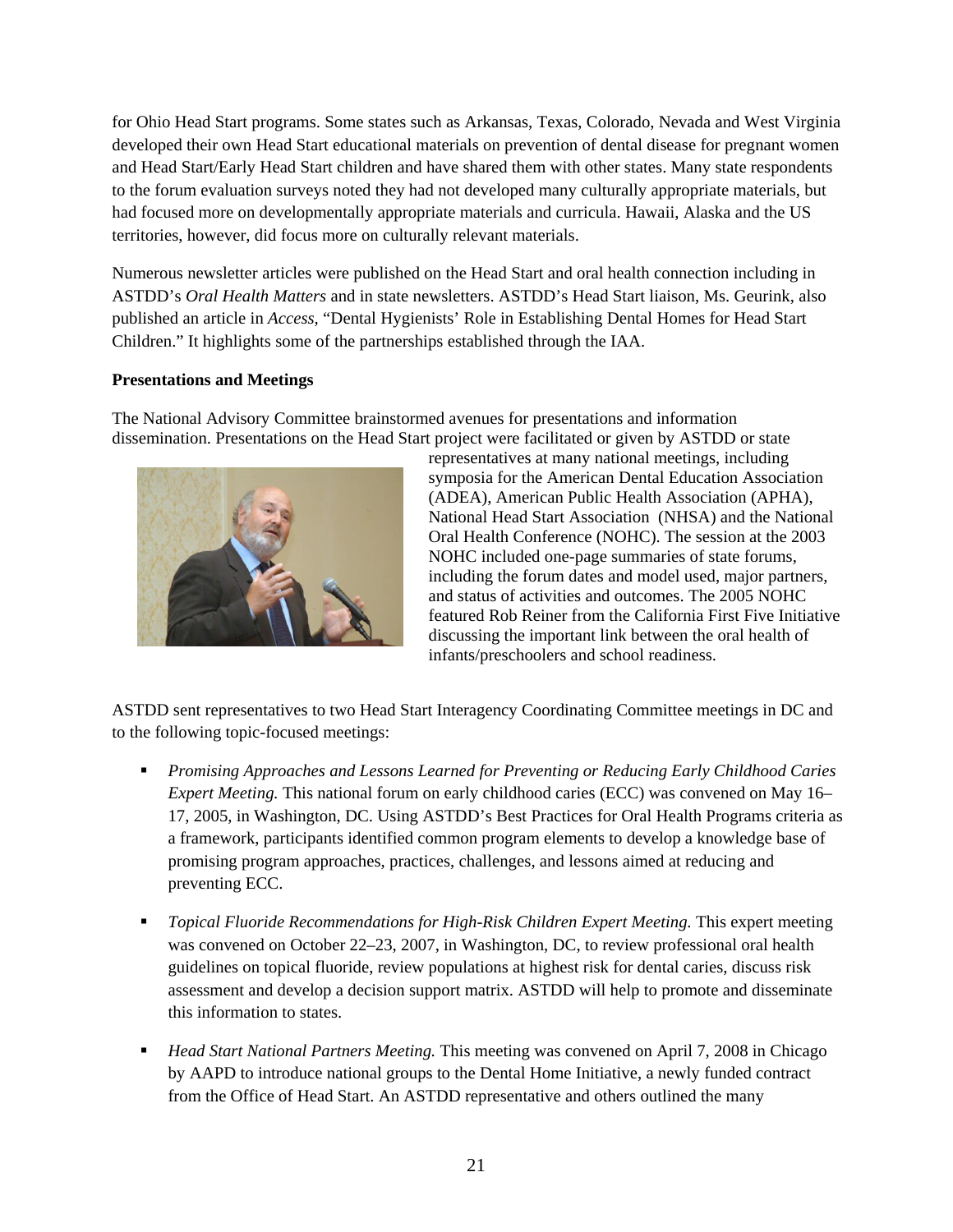collaborations that had developed under the original IAA and asked AAPD to ensure that new activities would build on these collaborations.

- *Dental Home Expert Panel,* convened by MCHB September 18-19, 2008 in DC, was held to address the need for a clear and workable definition of "dental home." An ASTDD representative stressed the need for inclusion of public health dental homes, the need for an adequate public health workforce to staff these settings, and a shift toward more emphasis on prevention and early detection rather than costly high-end treatment.
- *National Summit on Children's Oral Health*. This summit was convened by AAP in Chicago on November 7-8, 2008 and supported by AAPD and ADA. The primary purpose was to provide updates of children's oral health in the U.S. since the release of the 2000 Surgeon General's Report, *Oral Health in America*. ASTDD contributed oral health information from the *State Synopses* and the *National Oral Health Surveillance System*.

#### **Changes in Prevention Programs, Oral Health Status and Oral Health Care**

#### Prevention Programs

Because low-income children experience dental disease at an earlier age and higher prevalence than children from families with higher incomes, Head Start children have been categorized as a high-risk population for



Each year state oral health programs submit programmatic data to ASTDD for the *State Synopses*. Analysis of data from 2000-2007 shows a dramatic increase, from 13% to 52%, in state oral health programs sponsoring fluoride varnish programs for young children. In 2000, only 3,154 children were reported to have received a fluoride varnish through one of these programs compared to 162,531 in 2007;

*More than 50% of respondents to both sets of forum evaluation surveys noted increases in evidence-based prevention programs. The final evaluation survey also documented that 60% of state oral health program respondents noted increases and positive changes in preventive services in Head Start programs.*

2008 data will undoubtedly show additional increases. The *State Synopses* also tracks state-sponsored early childhood caries (ECC) prevention programs for women and children, many of which probably include the reported fluoride varnish applications. States that sponsored ECC programs increased from 60% in 2000 to 72% in 2007. Although not all of these were children

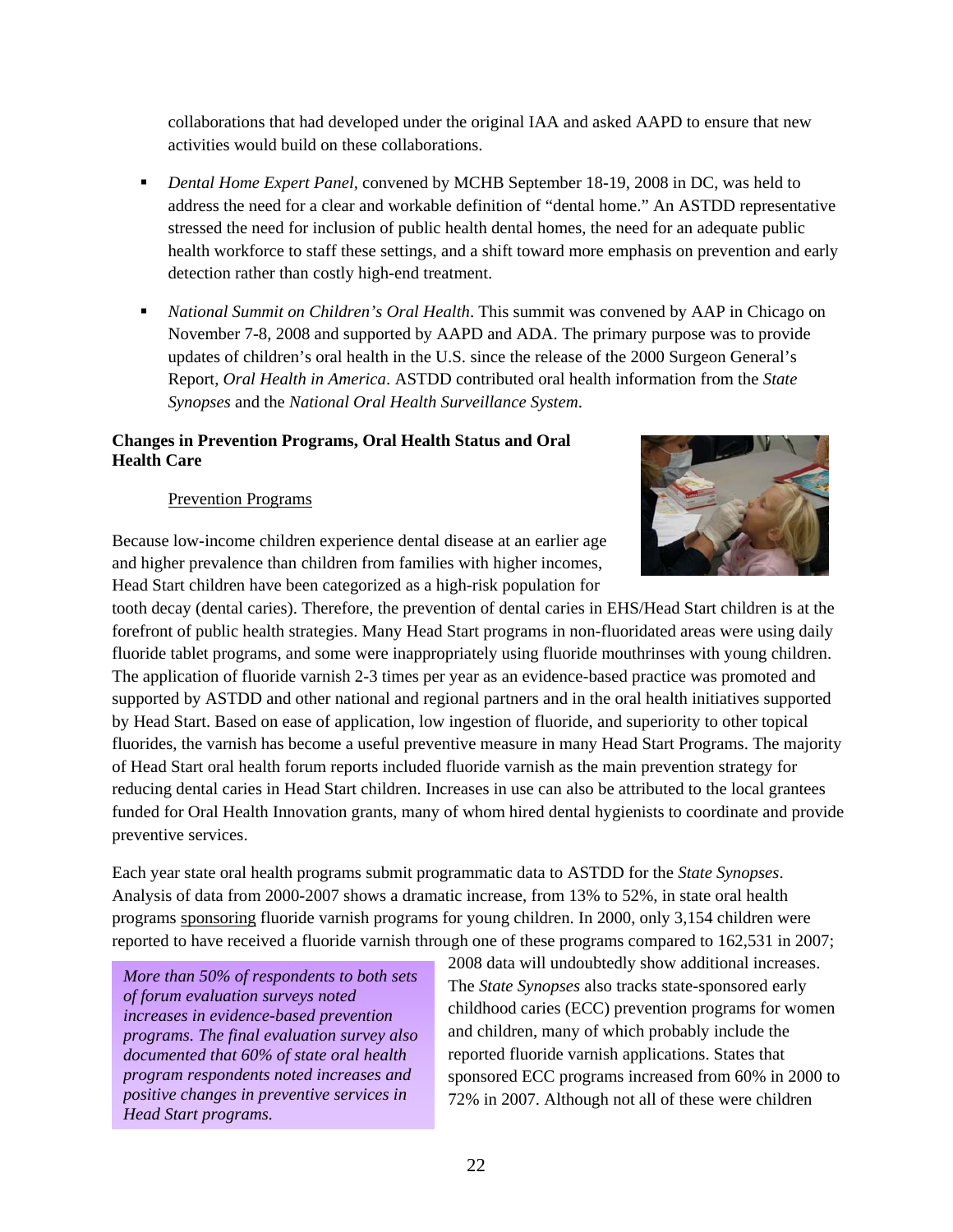enrolled in Head Start or Early Head Start, the increases attest to state oral health programs' commitment to supporting this evidence-based practice. In September 2007, as a response to questions from state oral health program directors, the ASTDD Fluorides Committee published and widely disseminated a research brief, *Fluoride Varnish: An Evidence-Based Approach*, to support these programs (available on the ASTDD website.) The 2008 ASTDD annual member survey documented that many states and organizations have used this research brief in developing their varnish programs for preschool populations and in early childhood caries prevention courses for dental and other healthcare professionals.

State Medicaid programs also have enabled better provider reimbursement and tracking of children who receive fluoride varnish applications in public and private settings and some have added reimbursement for application of dental sealants in primary molars. Health care providers such as pediatricians and nurses are beginning to include fluoride varnishes as another preventive strategy in their overall approach to health and wellness.

#### Oral Health Status and Oral Health Care

*A review of states/territories that conducted oral health surveys and included Head Start children revealed 4 states collecting data between 1993 and 1995 and 19 states and 2 territories doing so since 2000; 4 states collected data in multiple years.* 

Not all states used the *Basic Screening Survey* for data collection. The number of states collecting oral health status data on either preschool or elementary school-aged children using the *BSS* increased from 6 states between 1998-2000 to 37 states in 2007. Some states such as Alaska and Massachusetts have published reports of these surveys, available on their websites or through the OHRC website. ASTDD is in the process of performing a trend analysis of *BSS* data from states collecting data over multiple years. The training manual and videos for the *BSS* were revised by ASTDD in 2008 to include information on Head Start data collection and analysis. ASTDD also plans to recommend that preschool data be added to the National Oral Health Surveillance System (NOHSS) as an oral health indicator for primary teeth.

The Office of Head Start tracks HS program performance through Program Information Reports (PIR) submitted by HS grantees. Analysis of national PIR data showed the following changes from 2003 to 2007.

| <b>PIR Indicator</b>       | <b>Percentage of Head Start</b><br>Children* |      |  |  |
|----------------------------|----------------------------------------------|------|--|--|
|                            | 2003                                         | 2007 |  |  |
|                            |                                              |      |  |  |
| Dental Home                | 80%                                          | 86%  |  |  |
| <b>Oral Examination</b>    | 78%                                          | 89%  |  |  |
| Preventive Care            | 61%                                          | 85%  |  |  |
| <b>Requiring Treatment</b> | 22%                                          | 25%  |  |  |
| <b>Received Treatment</b>  | 77%                                          | 83%  |  |  |

|  |  |  |  | Table 7. National Program Information Report Trends for Head Start and Oral Health |
|--|--|--|--|------------------------------------------------------------------------------------|
|  |  |  |  |                                                                                    |

\*Children enrolled in Head Start; excluding pregnant women, infants, and young children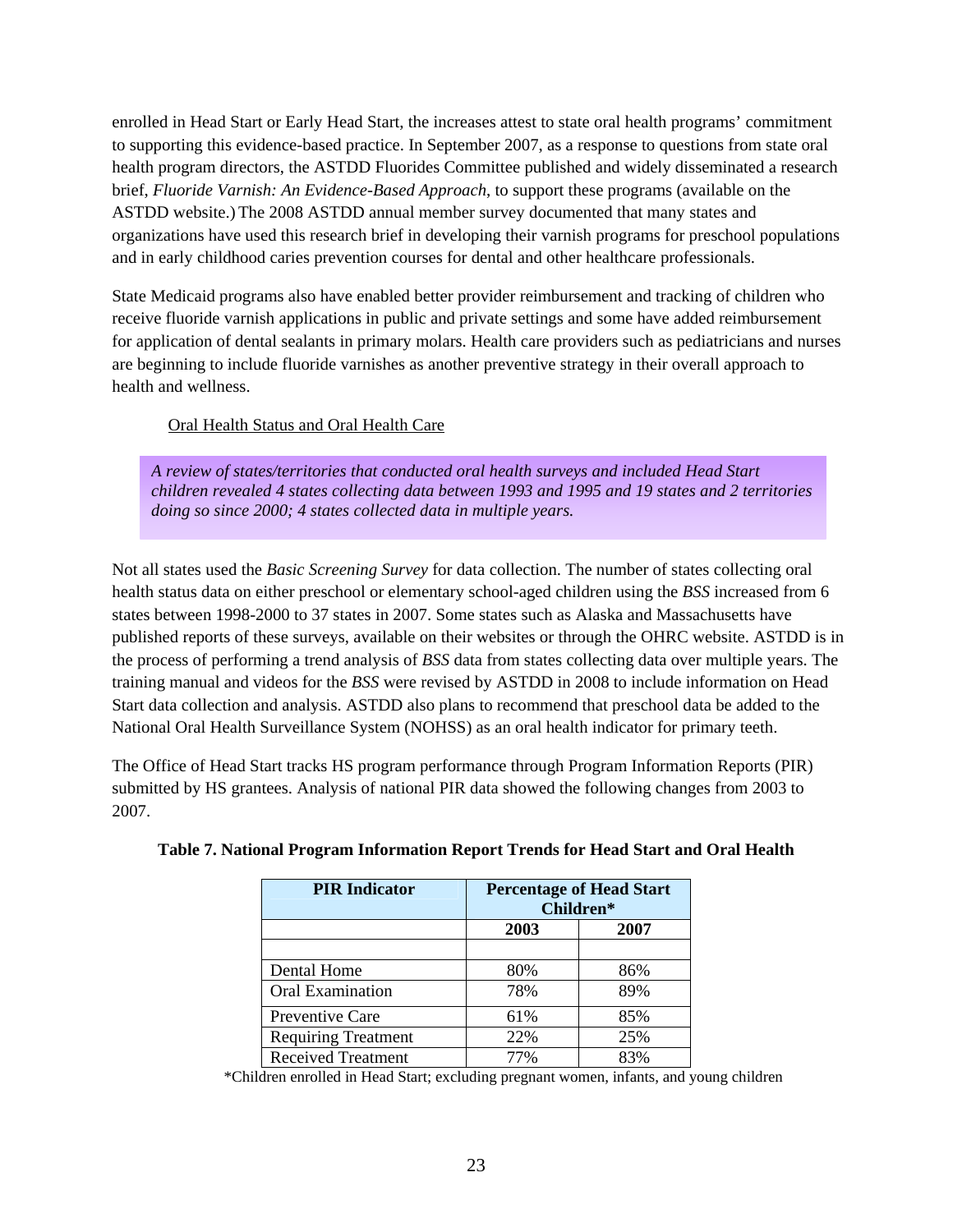Increases in care, including treatment, were noted by more than 50% of respondents to ASTDD's two rounds of evaluation surveys. The increases in care are encouraging, although the fact that more children are presenting with dental decay by the time they enter Head Start programs attests to the importance of reaching more pregnant women, infants and children in EHS with preventive services.

## **Continuing Needs**

Questions on the final evaluation for state oral health programs and state Head Start collaboration offices asked about continuing needs to support oral health activities and Head Start collaborations. Participants were also asked if they would like a phone call with the ASTDD HS project coordinator to provide comments or share success stories; 23 participants requested and received follow-up calls. Needs include:

*More than 80% of state oral health programs and 87% of state Head start collaboration offices noted they have continuing needs in relation to HS/EHS where ASTDD could provide assistance.*

- Meetings: Review and define a dental home, dental exam and explanation of the EPSDT guidelines around the age one dental examinations; bring the partners together to update the Head Start oral health plan; statewide conference for family service and health coordinators on oral health; state planning session to coordinate initiatives and maximize services; planning/coordination with the new AAPD Head Start Initiative
- Communication and information: Webcasts or online learning on Head Start and oral health; information on oral diseases and oral health problems of HS children; continued work with the NOHRC to update Head Start materials and tip sheets; information on dentists who participate in Medicaid, especially pediatric dentists; information on ASTDD resources for Head Start; follow up to present projects; continued support of collaboration of SOHP and HSSCO and coordination with AAPD activities such as through conference calls
- Oral health surveillance: Support for collection and sharing of BSS data on Head Start; technical assistance and support for surveillance of HS/EHS oral health status
- **Preventive services: Funding to engage Head Start in participating in fluoride varnish projects;** support for on-site oral health services in Head Start Programs; infant oral health training course previously done needs funding to continue
- Evaluation: Develop an evaluation to assess the accomplishments of the state Head Start oral health plans
- Advocacy: Assure a national advocacy role around oral health for HS families; support the dental hygienists' role in Head Start; support continuation of programs in states not included in the new AAPD Initiative

*It is apparent from the number of requests for additional support that ASTDD is recognized as an important organization to facilitate statewide and national efforts to improve the oral health of Early Head Start/Head Start children and families.*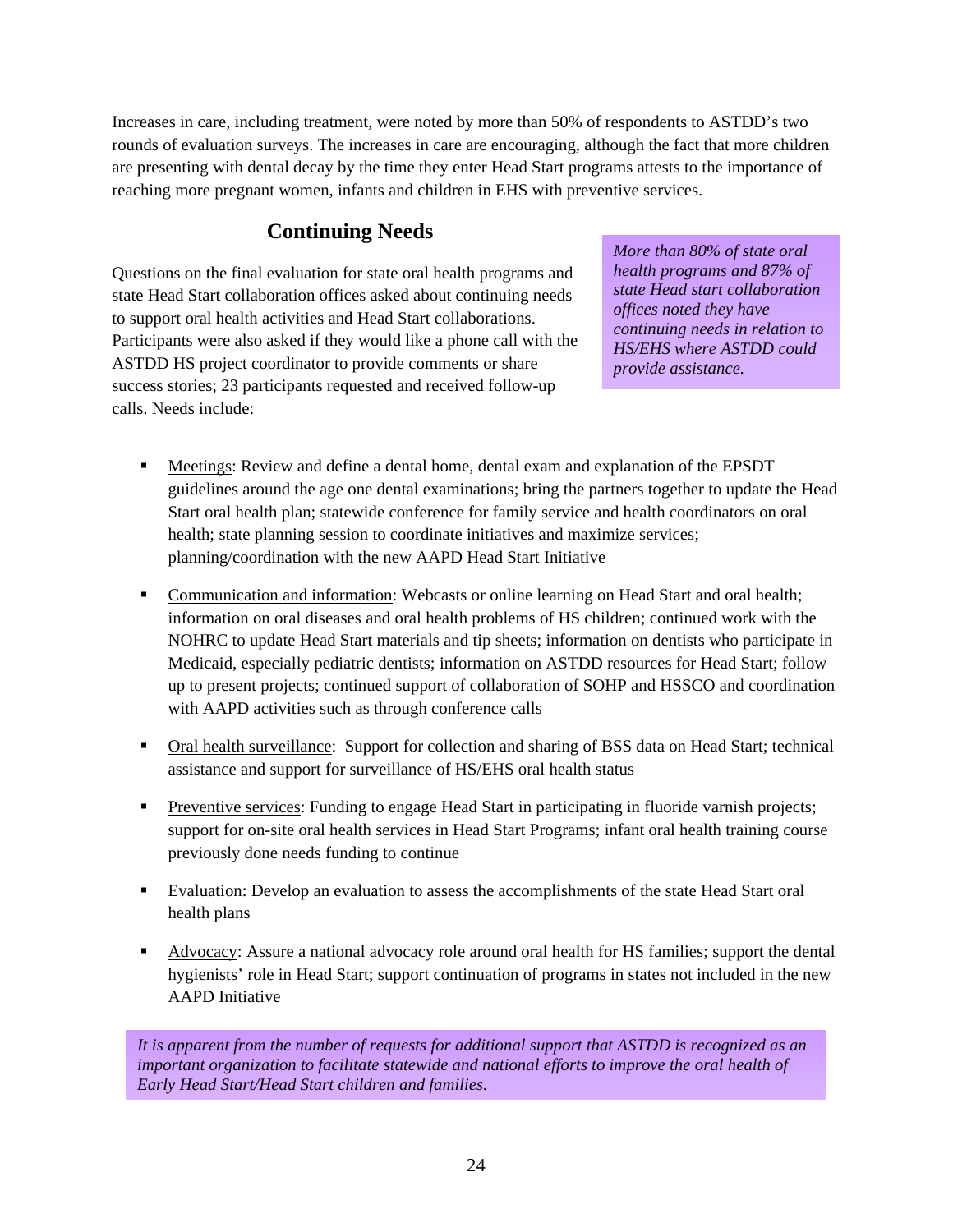## **Summary, Benefits, Lessons Learned**

ASTDD demonstrated its unique relationship and communication network with state/territorial oral health programs and their partners, as well as other national organizations. In addition, state oral health programs demonstrated their ability to assume a leadership role in convening partners, creating an environment for strategic planning, and integrating Head Start concerns into other state plans and funding opportunities. Some states, however, don't have a state dental director to create an infrastructure with sufficient capacity, adequate resources and appropriate authority to enable the state to address oral health in a coordinated, effective manner. Likewise, some states have vacancies in the state HS collaboration office so that allocation and coordination of resources and TA efforts with local programs are difficult.

Conducting evaluation of intermediate and long-term outcomes is difficult when so many key players change. It is easier when partners have detailed accomplishments in writing and updated progress at regular intervals. It is also difficult to evaluate outcomes when whole systems change such as the TA system for Head Start, the HRSA regional office responsibilities and the network of HS dental consultants. Evaluation at the state level is in need of much improvement, both in terms of creating comprehensive evaluation plans at the outset, selecting appropriate measures of success, documenting progress toward those measures and using the information to make improvements.

States that continue to experience successes appear to have taken a more concerted approach to changing systems rather than focusing on one or two activities. Let's use Kansas as an example. After their initial forum, they created Oral Health Kansas, a statewide coalition. The coalition established the Kansas Oral Health website, which includes a wide variety of health education materials for Head Start staff to use. There was an increase in 2004 of 50% of Kansas HS grantees ( $N = 15$ ) screening HS children for oral health status, with RN health specialists and community-based dental hygienists applying fluoride varnish. In addition, the action plan contributed to increased use of fluoride varnish with very young children in Head Start, local health departments, and other early childhood programs, as well as contributing to the practice of physicians and RN's applying fluoride varnish. The action plan contributed to the design and establishment of Extended Care Permit hygienists in Kansas. Currently, 26 of 29 HS grantees in Kansas utilize ECP hygienists. Kansas built on their successes and models from Head Start in their oral health forum and action plan for children with special health care needs (CSHCN). They are expanding on all of these activities in their HRSA TOHSS grant.

*An important factor that enabled Head Start successes at the local, state, regional and national levels was the coordinated effort of organizations at all levels to form synergistic partnerships and coalitions to work toward the common goal of improving the oral health of Head Start children and their families and to coordinate oral health goals with other health and education goals. Sustaining partnerships requires a great deal of time, commitment and resources, as well as champions to maintain the momentum, but results in a greater impact than the sum of individual efforts. As new players enter the scene, existing collaborations should be nurtured, and lessons learned built upon, to create even more success stories. ASTDD is committed to continuing to foster and evaluate such partnerships at the state and national levels.*